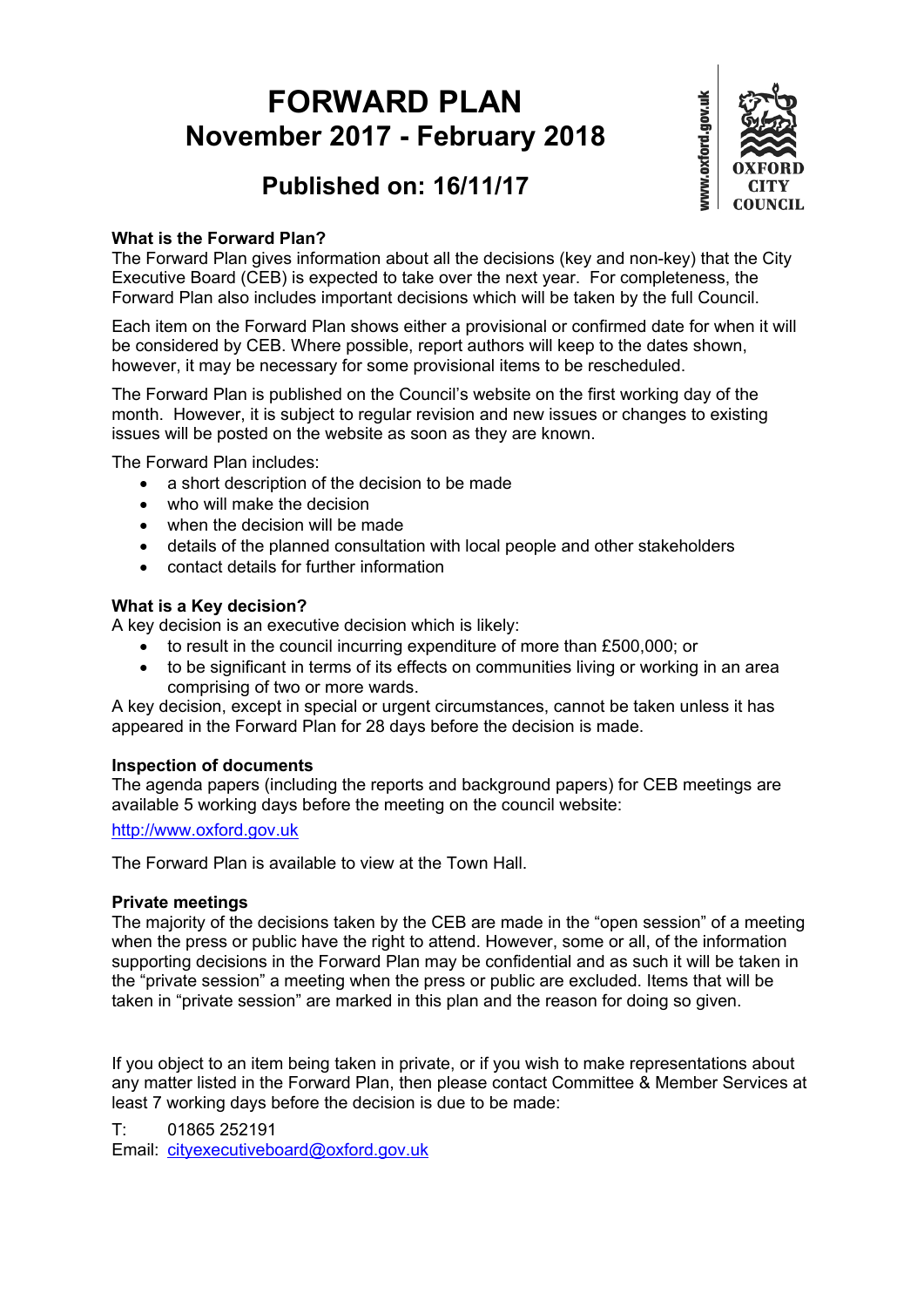#### **The Council's decision-making process**

Further information about the Council's decision making process can be found in the Council's Constitution, which can be inspected at the Council's offices or online at

[http://www.oxford.gov.uk](http://www.oxford.gov.uk/)

#### **City Executive Board Members and Senior Officers**

| <b>City Executive Board Member</b> | <b>Portfolio</b>                        |
|------------------------------------|-----------------------------------------|
|                                    |                                         |
| <b>Bob Price, Council Leader</b>   | Corporate Strategy and Economic         |
|                                    | Development                             |
| <b>Ed Turner, Deputy Leader</b>    | <b>Finance and Asset Management</b>     |
| <b>Susan Brown</b>                 | <b>Customer and Corporate Services</b>  |
| <b>Alex Hollingsworth</b>          | <b>Planning and Regulatory Services</b> |
| <b>Tom Hayes</b>                   | <b>Community Safety</b>                 |
| <b>Linda Smith</b>                 | Leisure, Parks and Sport                |
| <b>Mike Rowley</b>                 | Housing                                 |
| <b>Dee Sinclair</b>                | <b>Culture and Communities</b>          |
| <b>John Tanner</b>                 | A Clean and Green Oxford                |
| <b>Marie Tidball</b>               | Young People, Schools and Public Health |

| <b>Senior Officer</b>  | <b>Job Title</b>                              |
|------------------------|-----------------------------------------------|
| <b>Gordon Mitchell</b> | <b>Interim Chief Executive</b>                |
| <b>Tim Sadler</b>      | <b>Executive Director, Community Services</b> |
| <b>Jackie Yates</b>    | Executive Director, Organisational            |
|                        | <b>Development and Corporate Services</b>     |
| <b>Caroline Green</b>  | <b>Assistant Chief Executive</b>              |
| <b>Fiona Piercy</b>    | Interim Assistant Chief Executive -           |
|                        | <b>Regeneration and Economy</b>               |
| <b>Helen Bishop</b>    | Head of Business Improvement                  |
| lan Brooke             | <b>Head of Community Services</b>             |
| <b>Graham Bourton</b>  | <b>Head of Direct Services</b>                |
| <b>Nigel Kennedy</b>   | <b>Head of Financial Services/Section 151</b> |
|                        | Officer                                       |
| <b>Stephen Clarke</b>  | <b>Head of Housing Services</b>               |
| <b>Lindsay Cane</b>    | Acting Head of Law and Governance /           |
|                        | <b>Monitoring Officer</b>                     |
| <b>Patsy Dell</b>      | Head of Planning, Sustainable Development     |
|                        | and Regulatory Services                       |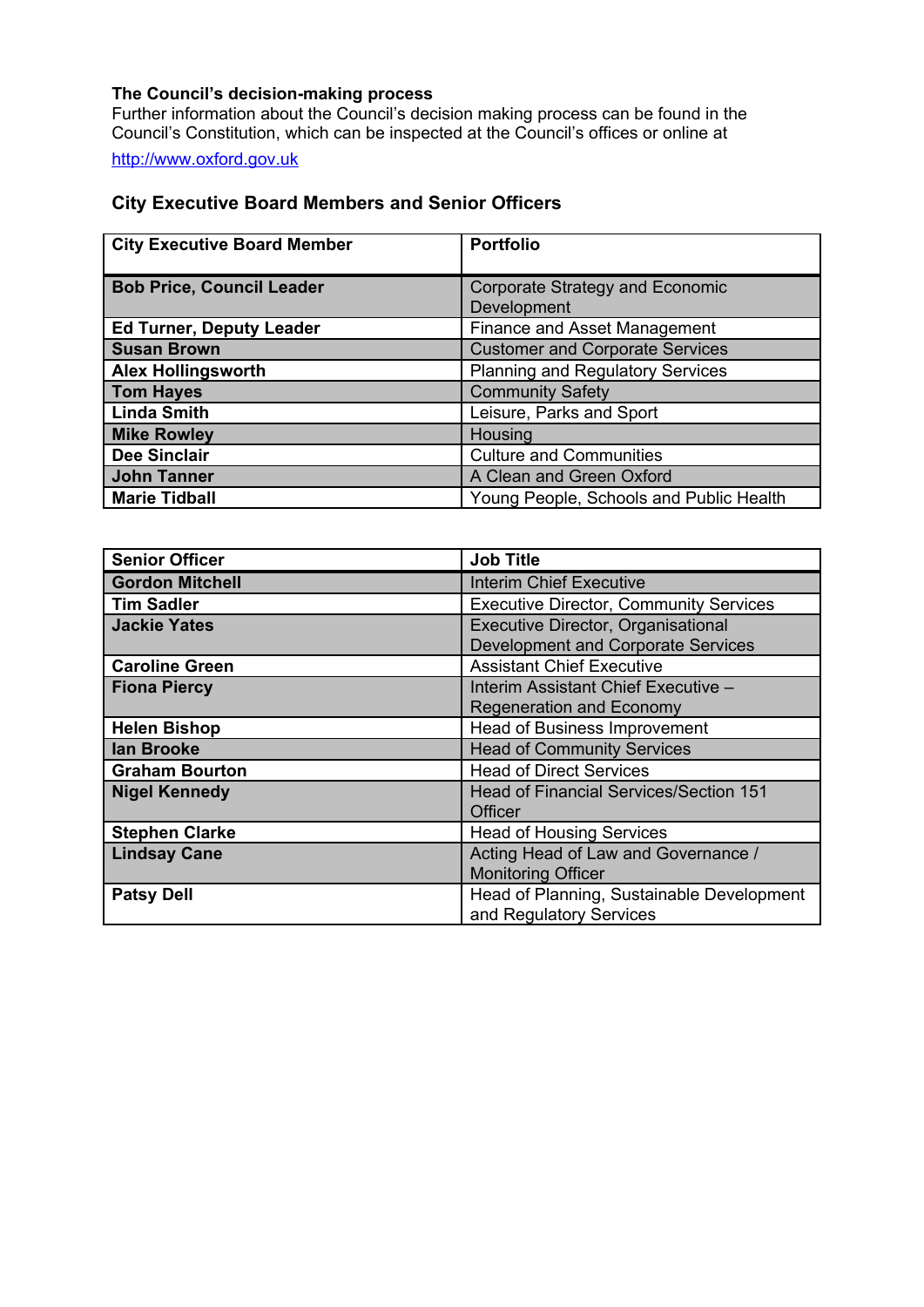## **KEY EXECUTIVE DECISIONS DELEGATED TO OFFICERS**

| <b>ITEM 1:</b><br>ID: 1014800                                                               |                                                                                                                           | <b>HOMELESSNESS ACCOMMODATION PROPERTY INVESTMENT</b>                                  |  |
|---------------------------------------------------------------------------------------------|---------------------------------------------------------------------------------------------------------------------------|----------------------------------------------------------------------------------------|--|
|                                                                                             | <b>Report Status: Provisional</b>                                                                                         |                                                                                        |  |
|                                                                                             |                                                                                                                           | At its meeting on 9 March 2017, CEB delegated authority to the Chief Executive, having |  |
|                                                                                             |                                                                                                                           | notified in advance the Board Members for Finance, Asset Management and Public Health, |  |
|                                                                                             |                                                                                                                           | and Housing, to approve any property purchases over £500,000 for the Homeless          |  |
|                                                                                             | Accommodation Property Investment project.                                                                                |                                                                                        |  |
|                                                                                             |                                                                                                                           |                                                                                        |  |
| Is this a Key Decision?                                                                     |                                                                                                                           | Yes It is likely to result in the Council incurring                                    |  |
|                                                                                             |                                                                                                                           | expenditure which is greater than £500,000                                             |  |
|                                                                                             | Is this item open or exempt to the                                                                                        | Part exempt -                                                                          |  |
| public?                                                                                     |                                                                                                                           |                                                                                        |  |
|                                                                                             | Will this decision be preceded by any                                                                                     | None                                                                                   |  |
| form of consultation?                                                                       |                                                                                                                           |                                                                                        |  |
| <b>Decision Taker</b>                                                                       |                                                                                                                           | Interim Chief Executive Not before 1 Aug 2017                                          |  |
| <b>Executive Lead Member</b>                                                                |                                                                                                                           | Housing, Finance, Asset Management                                                     |  |
| <b>Lead Executive Director</b>                                                              |                                                                                                                           |                                                                                        |  |
| <b>Report Contact</b>                                                                       |                                                                                                                           | Gordon Mitchell, Interim Chief Executive                                               |  |
|                                                                                             |                                                                                                                           | gmitchell@oxford.gov.uk                                                                |  |
|                                                                                             |                                                                                                                           |                                                                                        |  |
| <b>ITEM 2:</b>                                                                              |                                                                                                                           |                                                                                        |  |
| ID: I014979                                                                                 | <b>ALLOCATION OF HOMELESSNESS PREVENTION FUNDS IN 2017/18</b>                                                             |                                                                                        |  |
|                                                                                             |                                                                                                                           |                                                                                        |  |
|                                                                                             | <b>Report Status: Provisional</b><br>On 9 March 2017, the City Executive Board delegated authority to the Head of Housing |                                                                                        |  |
| and Property, in consultation with the Board Member for Housing and the Chief Finance       |                                                                                                                           |                                                                                        |  |
|                                                                                             |                                                                                                                           |                                                                                        |  |
| Officer, the discretion to revise the intended programme of use associated with the 2017/18 |                                                                                                                           |                                                                                        |  |
| Homelessness Prevention budget.<br>Is this a Key Decision?                                  |                                                                                                                           | Yes It is likely to result in the Council incurring                                    |  |
|                                                                                             |                                                                                                                           | expenditure which is greater than £500,000                                             |  |
|                                                                                             |                                                                                                                           |                                                                                        |  |
| Open -<br>Is this item open or exempt to the<br>public?                                     |                                                                                                                           |                                                                                        |  |
|                                                                                             | Will this decision be preceded by any                                                                                     | None                                                                                   |  |
| form of consultation?                                                                       |                                                                                                                           |                                                                                        |  |
| <b>Decision Taker</b>                                                                       |                                                                                                                           | Head of Housing Services Not before 1 Aug 2017                                         |  |
| <b>Executive Lead Member</b>                                                                |                                                                                                                           | Housing                                                                                |  |
| <b>Lead Executive Director</b>                                                              |                                                                                                                           | <b>Head of Housing Services</b>                                                        |  |
| <b>Report Contact</b>                                                                       |                                                                                                                           | Stephen Clarke, Head of Housing Services Tel:                                          |  |

## **REPORTS TO CEB AND COUNCIL**

## **COUNCIL 2 OCTOBER 2017**

to include any reports from CEB

| ITEM 3:<br><b>ID: I015281</b> | <b>SCRUTINY COMMITTEE ANNUAL REPORT</b>                             |
|-------------------------------|---------------------------------------------------------------------|
|                               | Report Status: Provisional: Decision needs further consideration or |

01865 252447 sclarke@oxford.gov.uk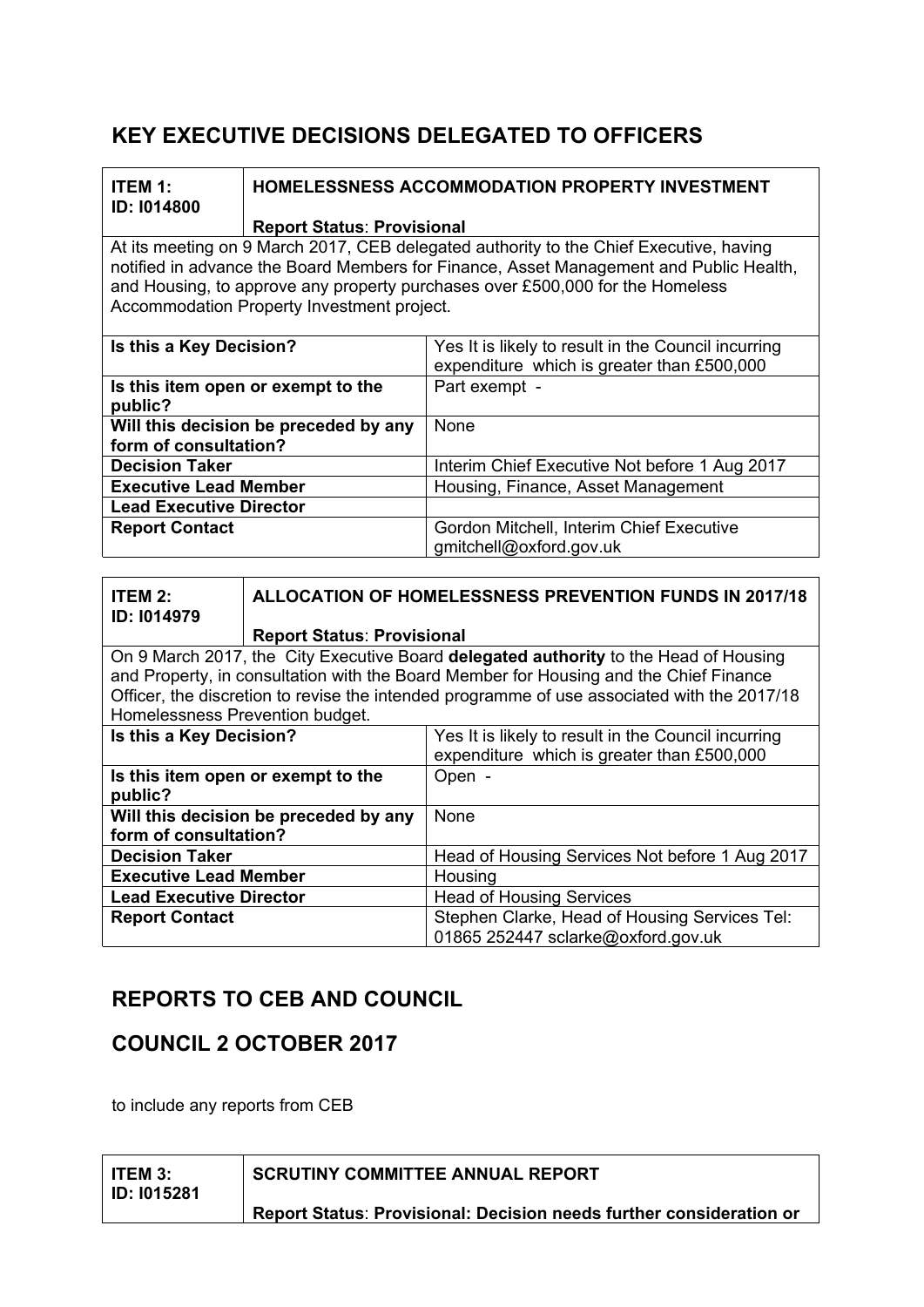| information                                                                       |                                              |
|-----------------------------------------------------------------------------------|----------------------------------------------|
| To update the Council on the work of the Scrutiny Committee for the year 2016/17. |                                              |
| Is this a Key Decision?                                                           | Yes                                          |
| Is this item open or exempt to the                                                | Open -                                       |
| public?                                                                           |                                              |
| Will this decision be preceded by any                                             |                                              |
| form of consultation?                                                             |                                              |
| <b>Decision Taker</b>                                                             | Council 2 Oct 2017                           |
| <b>Executive Lead Member</b>                                                      | <b>Councillor Andrew Gant</b>                |
| Lead Executive Director                                                           | <b>Executive Director for Organisational</b> |
|                                                                                   | Development and Corporate Services           |
| <b>Report Contact</b>                                                             | Andrew Brown, Committee Services Manager     |
|                                                                                   | Tel: 01865 252230 abrown2@oxford.gov.uk      |

| <b>ITEM 4:</b><br>ID: 1017657  | <b>PARTIAL REVIEW CONSULTATION</b>                                                     | <b>RESPONSE TO CHERWELL DISTRICT COUNCIL'S LOCAL PLAN</b>                               |
|--------------------------------|----------------------------------------------------------------------------------------|-----------------------------------------------------------------------------------------|
|                                | <b>Report Status:</b>                                                                  |                                                                                         |
|                                | Report setting out a City Council response to the public consultation held by Cherwell |                                                                                         |
|                                |                                                                                        | District Council on their Local Plan 2011 Partial Review - Oxford's Unmet Housing Need. |
|                                |                                                                                        |                                                                                         |
| Council decision only.         |                                                                                        |                                                                                         |
| Is this a Key Decision?        |                                                                                        | Yes                                                                                     |
|                                | Is this item open or exempt to the                                                     |                                                                                         |
| public?                        |                                                                                        |                                                                                         |
|                                | Will this decision be preceded by any                                                  |                                                                                         |
| form of consultation?          |                                                                                        |                                                                                         |
| <b>Decision Taker</b>          |                                                                                        | Council 2 Oct 2017                                                                      |
| <b>Executive Lead Member</b>   |                                                                                        | <b>Planning and Regulatory Services</b>                                                 |
| <b>Lead Executive Director</b> |                                                                                        |                                                                                         |
| <b>Report Contact</b>          |                                                                                        | Patsy Dell, Head of Planning, Sustainable                                               |
|                                |                                                                                        | Development & Regulatory Services                                                       |
|                                |                                                                                        | pdell@oxford.gov.uk                                                                     |
|                                |                                                                                        |                                                                                         |

# **CEB 16 OCTOBER 2017**

| <b>ITEM 5:</b><br><b>ID: I016722</b> | <b>REVIEW OF DISCRETIONARY HOUSING PAYMENT POLICY</b>                                                                       |                                                                         |
|--------------------------------------|-----------------------------------------------------------------------------------------------------------------------------|-------------------------------------------------------------------------|
|                                      | process                                                                                                                     | Report Status: Provisional: Decision reliant on another action or       |
|                                      |                                                                                                                             | To propose changes to the Discretionary Housing Payment Policy          |
| Is this a Key Decision?              | Yes It is significant in terms of its effect on<br>communities living or working in an area<br>comprising two or more wards |                                                                         |
| public?                              | Is this item open or exempt to the<br>Open -                                                                                |                                                                         |
|                                      | Will this decision be preceded by any<br>form of consultation?                                                              |                                                                         |
| <b>Decision Taker</b>                |                                                                                                                             | City Executive Board 16 Oct 2017                                        |
| <b>Executive Lead Member</b>         |                                                                                                                             | <b>Customer and Corporate Services</b>                                  |
| <b>Lead Executive Director</b>       |                                                                                                                             | <b>Executive Director for Organisational</b>                            |
|                                      |                                                                                                                             | Development and Corporate Services                                      |
| <b>Report Contact</b>                |                                                                                                                             | Paul Wilding, Programme Manager Revenue &<br>Benefits Tel: 01865 252461 |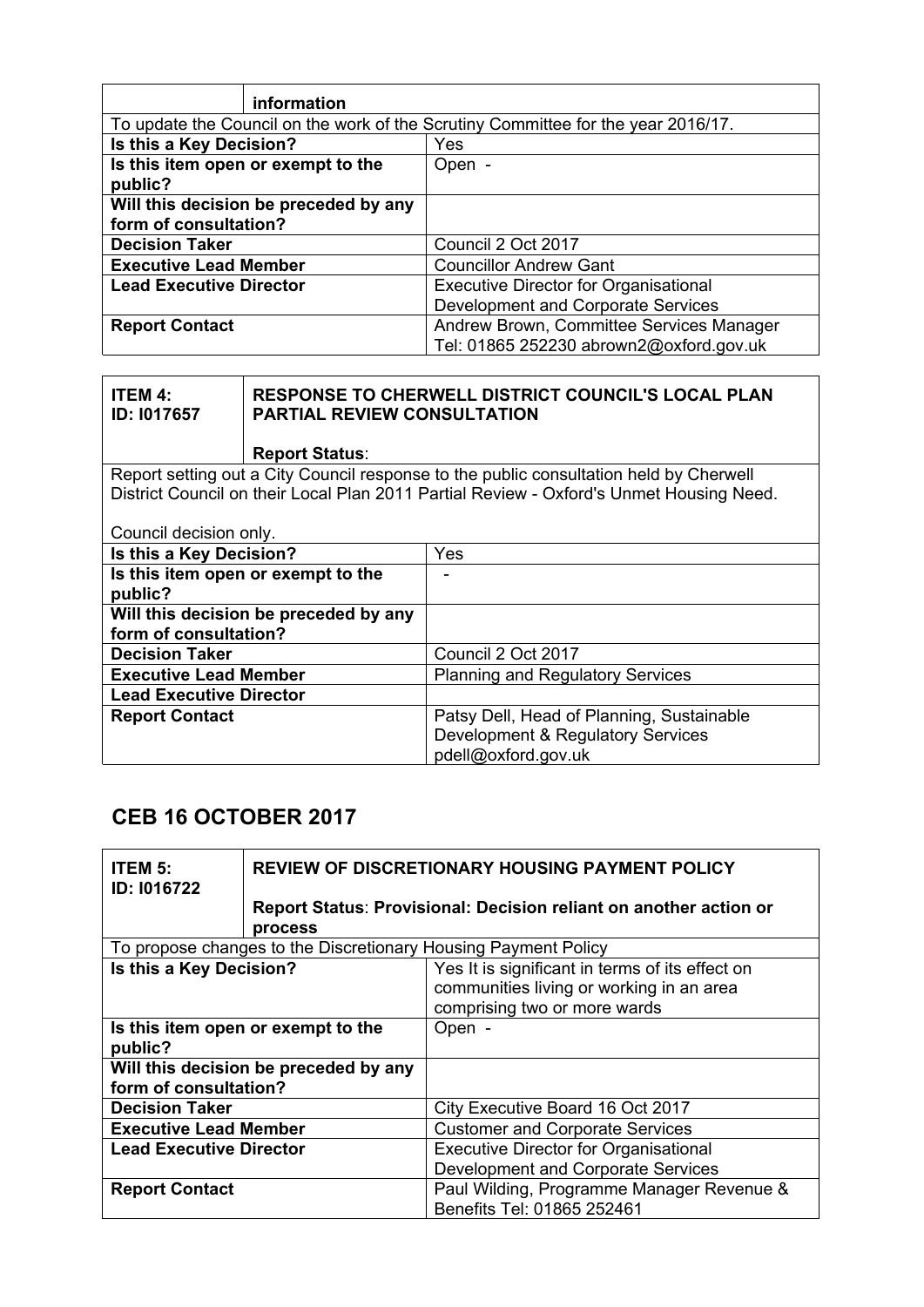#### pwilding@oxford.gov.uk

| ITEM 6:<br>ID: I016723         |                                                      | <b>REVIEW OF FINANCIAL INCLUSION STRATEGY 2017</b>                                                                          |
|--------------------------------|------------------------------------------------------|-----------------------------------------------------------------------------------------------------------------------------|
|                                | <b>Report Status: Confirmed</b>                      |                                                                                                                             |
|                                | To update the Financial Inclusion Strategy 2014-2017 |                                                                                                                             |
| Is this a Key Decision?        |                                                      | Yes It is significant in terms of its effect on<br>communities living or working in an area<br>comprising two or more wards |
| public?                        | Is this item open or exempt to the                   | Open -                                                                                                                      |
| form of consultation?          | Will this decision be preceded by any                |                                                                                                                             |
| <b>Decision Taker</b>          |                                                      | City Executive Board 16 Oct 2017                                                                                            |
| <b>Executive Lead Member</b>   |                                                      | <b>Customer and Corporate Services</b>                                                                                      |
| <b>Lead Executive Director</b> |                                                      | <b>Executive Director for Organisational</b>                                                                                |
|                                |                                                      | Development and Corporate Services                                                                                          |
| <b>Report Contact</b>          |                                                      | Paul Wilding, Programme Manager Revenue &                                                                                   |
|                                |                                                      | Benefits Tel: 01865 252461                                                                                                  |
|                                |                                                      | pwilding@oxford.gov.uk                                                                                                      |

| <b>ITEM 7:</b><br><b>ID: I015521</b>  | <b>ANNUAL MONITORING REPORT 2016-17</b>                                                   |                                                                     |
|---------------------------------------|-------------------------------------------------------------------------------------------|---------------------------------------------------------------------|
|                                       | information                                                                               | Report Status: Provisional: Decision needs further consideration or |
|                                       | Monitors the performance of policies in Oxford's Local Plan and the implementation of the |                                                                     |
| Local Development Scheme.             |                                                                                           |                                                                     |
| Is this a Key Decision?               |                                                                                           | Not Key                                                             |
|                                       | Is this item open or exempt to the<br>Open -                                              |                                                                     |
| public?                               |                                                                                           |                                                                     |
| Will this decision be preceded by any |                                                                                           | None                                                                |
| form of consultation?                 |                                                                                           |                                                                     |
| <b>Decision Taker</b>                 |                                                                                           | City Executive Board 16 Oct 2017                                    |
| <b>Executive Lead Member</b>          |                                                                                           | <b>Planning and Regulatory Services</b>                             |
| <b>Lead Executive Director</b>        |                                                                                           | Executive Director for Regeneration and Housing                     |
| <b>Report Contact</b>                 |                                                                                           | Rebekah Knight, Planner Tel: 01865 252612                           |
|                                       |                                                                                           | rknight@oxford.gov.uk                                               |

# **CEB 21 NOVEMBER 2017**

| <b>ITEM 8:</b><br>ID: 1015324                                                                                                                                                                                                                                             |        | <b>REVIEW OF COMMUNITY GRANTS PROGRAMME AND</b><br><b>COMMISSIONED ADVICE STRATEGY 2018-2021.</b><br>Report Status: Provisional: Awaiting further information, advice or |
|---------------------------------------------------------------------------------------------------------------------------------------------------------------------------------------------------------------------------------------------------------------------------|--------|--------------------------------------------------------------------------------------------------------------------------------------------------------------------------|
|                                                                                                                                                                                                                                                                           | input. |                                                                                                                                                                          |
| This report is a merge of two proposed reports from the July Forward Plan: the Review of<br>Community Grants Programme and progress on the Commissioned Advice Strategy 2018-<br>2021.                                                                                    |        |                                                                                                                                                                          |
| To review and request approval for an approach to expand our 'offer' to the three year<br>Community and Voluntary Sector grant programme from April 2018; and to update the Board<br>on the progress made in developing a new Commissioned Advice Strategy during 2017/18 |        |                                                                                                                                                                          |
| Is this a Key Decision?                                                                                                                                                                                                                                                   |        | Yes It is likely to result in the Council incurring                                                                                                                      |
|                                                                                                                                                                                                                                                                           |        | expenditure which is greater than £500,000                                                                                                                               |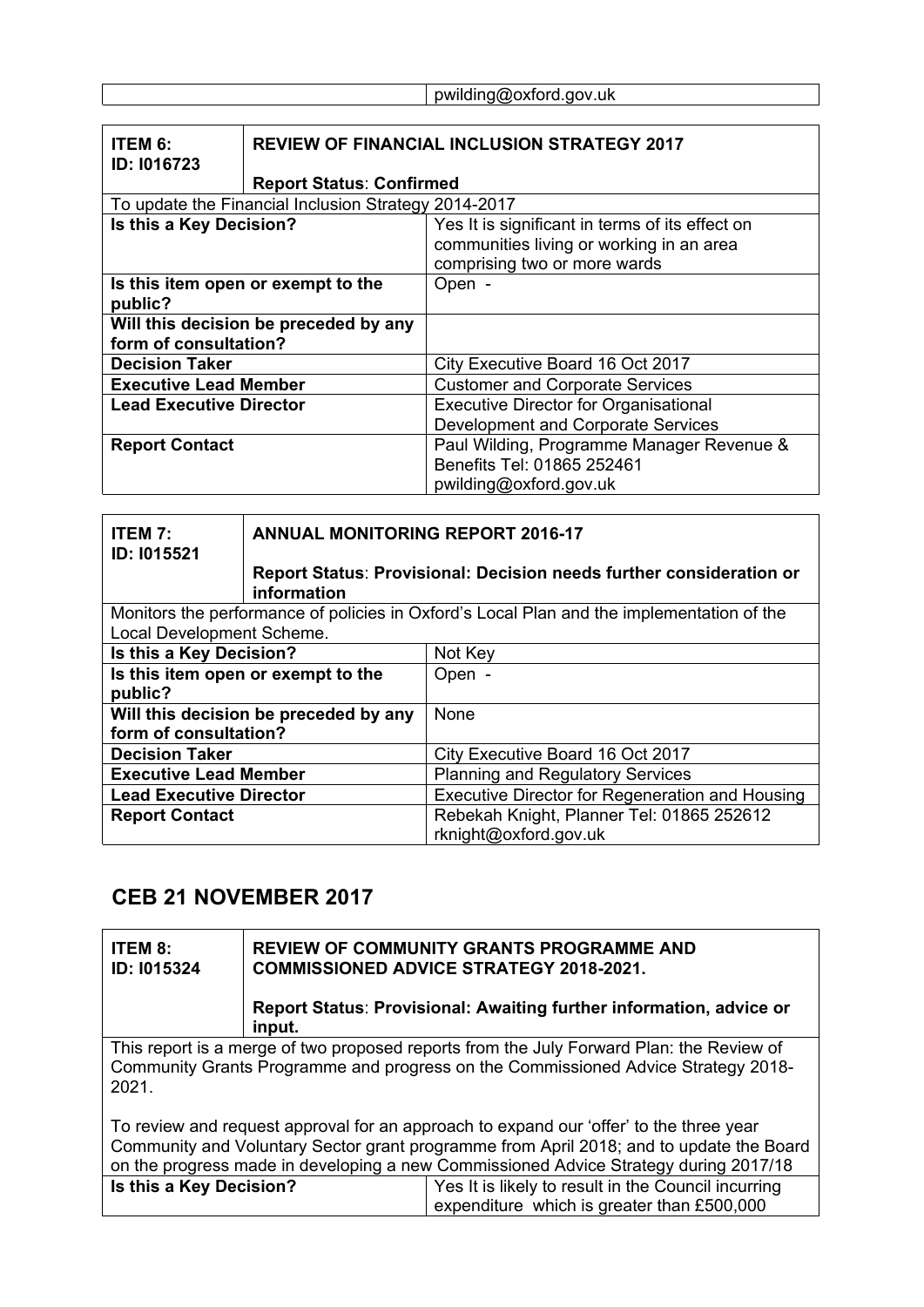| Is this item open or exempt to the<br>public? | Open -                                        |
|-----------------------------------------------|-----------------------------------------------|
| Will this decision be preceded by any         | To be discussed with advice organisations the |
| form of consultation?                         | Council currently funds in October.           |
| <b>Decision Taker</b>                         | City Executive Board 21 Nov 2017              |
| <b>Executive Lead Member</b>                  | <b>Customer and Corporate Services</b>        |
| <b>Lead Executive Director</b>                | <b>Executive Director for Organisational</b>  |
|                                               | Development and Corporate Services            |
| <b>Report Contact</b>                         | Paul Wilding, Programme Manager Revenue &     |
|                                               | Benefits Tel: 01865 252461                    |
|                                               | pwilding@oxford.gov.uk                        |

| ITEM 9:<br><b>ID: 1013443</b>                                                                                                                                                                                                                               | <b>MUSEUM OF OXFORD HIDDEN HISTORIES REDEVELOPMENT</b><br><b>PROJECT</b>                                                     |                                                                     |
|-------------------------------------------------------------------------------------------------------------------------------------------------------------------------------------------------------------------------------------------------------------|------------------------------------------------------------------------------------------------------------------------------|---------------------------------------------------------------------|
|                                                                                                                                                                                                                                                             | input                                                                                                                        | Report Status: Provisional: Awaiting further information, advice or |
| To update Members on the Museum of Oxford Hidden Histories Redevelopment Project;<br>To update Member on the Museum of Oxford Hidden Histories<br>$\circ$<br><b>Redevelopment Project</b><br>To request approval to the revised project budget.<br>$\Omega$ |                                                                                                                              |                                                                     |
|                                                                                                                                                                                                                                                             | Is this a Key Decision?<br>Yes It is likely to result in the Council incurring<br>expenditure which is greater than £500,000 |                                                                     |
| Is this item open or exempt to the<br>Open -<br>public?                                                                                                                                                                                                     |                                                                                                                              |                                                                     |
| form of consultation?                                                                                                                                                                                                                                       | Will this decision be preceded by any                                                                                        | None                                                                |
| <b>Decision Taker</b>                                                                                                                                                                                                                                       |                                                                                                                              | City Executive Board 21 Nov 2017                                    |
|                                                                                                                                                                                                                                                             |                                                                                                                              | Council 27 Nov 2017                                                 |
| <b>Executive Lead Member</b>                                                                                                                                                                                                                                |                                                                                                                              | <b>Culture and Communities</b>                                      |
| <b>Lead Executive Director</b>                                                                                                                                                                                                                              |                                                                                                                              | <b>Head of Community Services</b>                                   |
| <b>Report Contact</b>                                                                                                                                                                                                                                       |                                                                                                                              | Helen Vaughan-Evans, Project Manager<br>hvaughanevans@oxford.gov.uk |

| <b>ITEM 10:</b><br>ID: I016124                                                                                                                                                           | <b>DIRECT SERVICES TRADING COMPANY - PROGRESS REPORT</b>                           |  |
|------------------------------------------------------------------------------------------------------------------------------------------------------------------------------------------|------------------------------------------------------------------------------------|--|
|                                                                                                                                                                                          | Report Status: Provisional: Decision needs further consideration or<br>information |  |
| Scheduled update to the business case for the creation of Oxford Direct Services local<br>authority trading company. To consider the following:                                          |                                                                                    |  |
| A date ("the Transfer Date"), on which all service delivery currently carried out by the<br>$\bullet$<br>Council's Direct Services will be transferred to the two new LATCo companies. : |                                                                                    |  |

• In regard to the Teckal Company, the terms of the Council's entry into an appropriate agreement with the company ("the Service Contract") under which the Teckal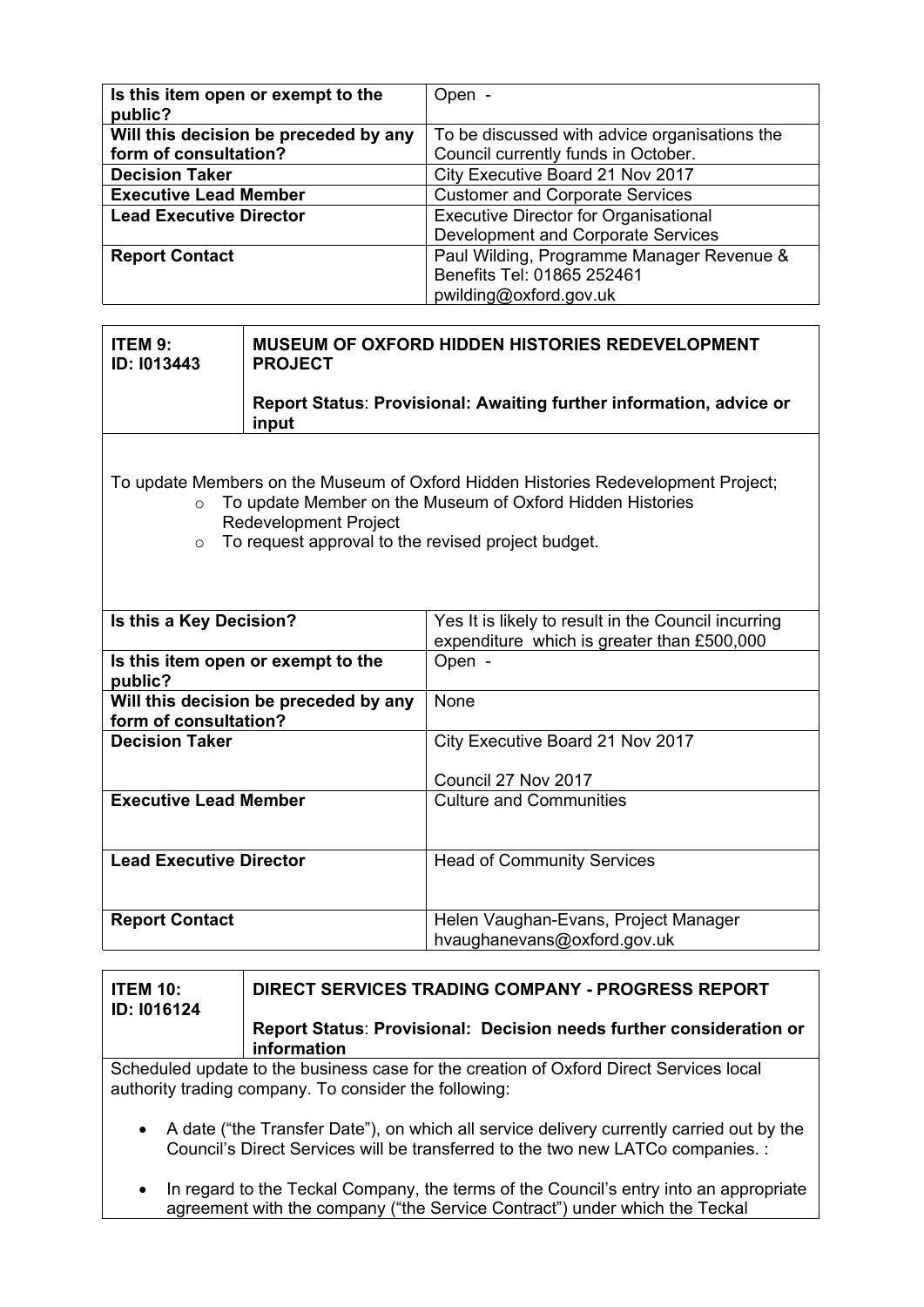Company would undertake from the Transfer Date all relevant Council statutory functions and related work, as currently undertaken by Direct Services;

- The arrangements to transfer all Direct Services staff engaged in service delivery immediately prior to the Transfer Date to the Teckal Company, such transfer being subject to the TUPE regulations;
- The arrangements to ensure that all transferring staff will continue to have access to the Local Government Pension Scheme;
- The terms of the contract between the two LATCo companies and the Council ("the Support Contract") under which the Council would provide support services to both companies;
- The terms under which the Council would enter into leases or licences with the two LATCO companies covering their occupation of relevant Council premises and use of Council resources;
- The arrangements made to transfer to the Trading Company of all contracts with third parties in existence on the Transfer Date
- The terms of the Shareholder's Agreement to be made between the companies and the Council (acting though its Shareholder Group)
- The provisions of an initial Business Plan (or Plans) for the Companies.

| Is this a Key Decision?<br>Yes It is significant in terms of its effect on<br>communities living or working in an area<br>comprising two or more wards<br>Part exempt - Information relating to the financial<br>Is this item open or exempt to the<br>or business affairs of any particular person<br>public?<br>(including the authority holding that information)<br>Trade union colleagues on a monthly basis<br>Will this decision be preceded by any<br>form of consultation?<br><b>Decision Taker</b><br>City Executive Board 21 Nov 2017<br>Council 27 Nov 2017<br><b>Executive Lead Member</b><br>Finance, Asset Management, A Clean and Green<br>Oxford, Customer and Corporate Services<br><b>Lead Executive Director</b><br><b>Executive Director for Sustainable City</b><br><b>Report Contact</b><br>Simon Howick, Service Transfomation Manager<br>Tel: 01865 252547 showick@oxford.gov.uk | All aspiration that the project's all is to go live on OT April 2010. |  |  |
|-----------------------------------------------------------------------------------------------------------------------------------------------------------------------------------------------------------------------------------------------------------------------------------------------------------------------------------------------------------------------------------------------------------------------------------------------------------------------------------------------------------------------------------------------------------------------------------------------------------------------------------------------------------------------------------------------------------------------------------------------------------------------------------------------------------------------------------------------------------------------------------------------------------|-----------------------------------------------------------------------|--|--|
|                                                                                                                                                                                                                                                                                                                                                                                                                                                                                                                                                                                                                                                                                                                                                                                                                                                                                                           |                                                                       |  |  |
|                                                                                                                                                                                                                                                                                                                                                                                                                                                                                                                                                                                                                                                                                                                                                                                                                                                                                                           |                                                                       |  |  |
|                                                                                                                                                                                                                                                                                                                                                                                                                                                                                                                                                                                                                                                                                                                                                                                                                                                                                                           |                                                                       |  |  |
|                                                                                                                                                                                                                                                                                                                                                                                                                                                                                                                                                                                                                                                                                                                                                                                                                                                                                                           |                                                                       |  |  |
|                                                                                                                                                                                                                                                                                                                                                                                                                                                                                                                                                                                                                                                                                                                                                                                                                                                                                                           |                                                                       |  |  |
|                                                                                                                                                                                                                                                                                                                                                                                                                                                                                                                                                                                                                                                                                                                                                                                                                                                                                                           |                                                                       |  |  |
|                                                                                                                                                                                                                                                                                                                                                                                                                                                                                                                                                                                                                                                                                                                                                                                                                                                                                                           |                                                                       |  |  |
|                                                                                                                                                                                                                                                                                                                                                                                                                                                                                                                                                                                                                                                                                                                                                                                                                                                                                                           |                                                                       |  |  |
|                                                                                                                                                                                                                                                                                                                                                                                                                                                                                                                                                                                                                                                                                                                                                                                                                                                                                                           |                                                                       |  |  |
|                                                                                                                                                                                                                                                                                                                                                                                                                                                                                                                                                                                                                                                                                                                                                                                                                                                                                                           |                                                                       |  |  |
|                                                                                                                                                                                                                                                                                                                                                                                                                                                                                                                                                                                                                                                                                                                                                                                                                                                                                                           |                                                                       |  |  |
|                                                                                                                                                                                                                                                                                                                                                                                                                                                                                                                                                                                                                                                                                                                                                                                                                                                                                                           |                                                                       |  |  |
|                                                                                                                                                                                                                                                                                                                                                                                                                                                                                                                                                                                                                                                                                                                                                                                                                                                                                                           |                                                                       |  |  |
|                                                                                                                                                                                                                                                                                                                                                                                                                                                                                                                                                                                                                                                                                                                                                                                                                                                                                                           |                                                                       |  |  |
|                                                                                                                                                                                                                                                                                                                                                                                                                                                                                                                                                                                                                                                                                                                                                                                                                                                                                                           |                                                                       |  |  |
|                                                                                                                                                                                                                                                                                                                                                                                                                                                                                                                                                                                                                                                                                                                                                                                                                                                                                                           |                                                                       |  |  |
|                                                                                                                                                                                                                                                                                                                                                                                                                                                                                                                                                                                                                                                                                                                                                                                                                                                                                                           |                                                                       |  |  |
|                                                                                                                                                                                                                                                                                                                                                                                                                                                                                                                                                                                                                                                                                                                                                                                                                                                                                                           |                                                                       |  |  |
|                                                                                                                                                                                                                                                                                                                                                                                                                                                                                                                                                                                                                                                                                                                                                                                                                                                                                                           |                                                                       |  |  |
|                                                                                                                                                                                                                                                                                                                                                                                                                                                                                                                                                                                                                                                                                                                                                                                                                                                                                                           |                                                                       |  |  |

An aspiration that the project's aim is to go live on 01 April 2018.

#### **CEB 27 NOVEMBER 2017**

| <b>ITEM 11:</b><br><b>ID: 1017796</b>                                               | <b>CITY WARD BOUNDARY REVIEW 2018</b>                             |  |
|-------------------------------------------------------------------------------------|-------------------------------------------------------------------|--|
|                                                                                     | Report Status: Provisional: Decision reliant on another action or |  |
|                                                                                     | <b>process</b>                                                    |  |
| Report of the Ward Boundary Review Working Party on the first phase of the review - |                                                                   |  |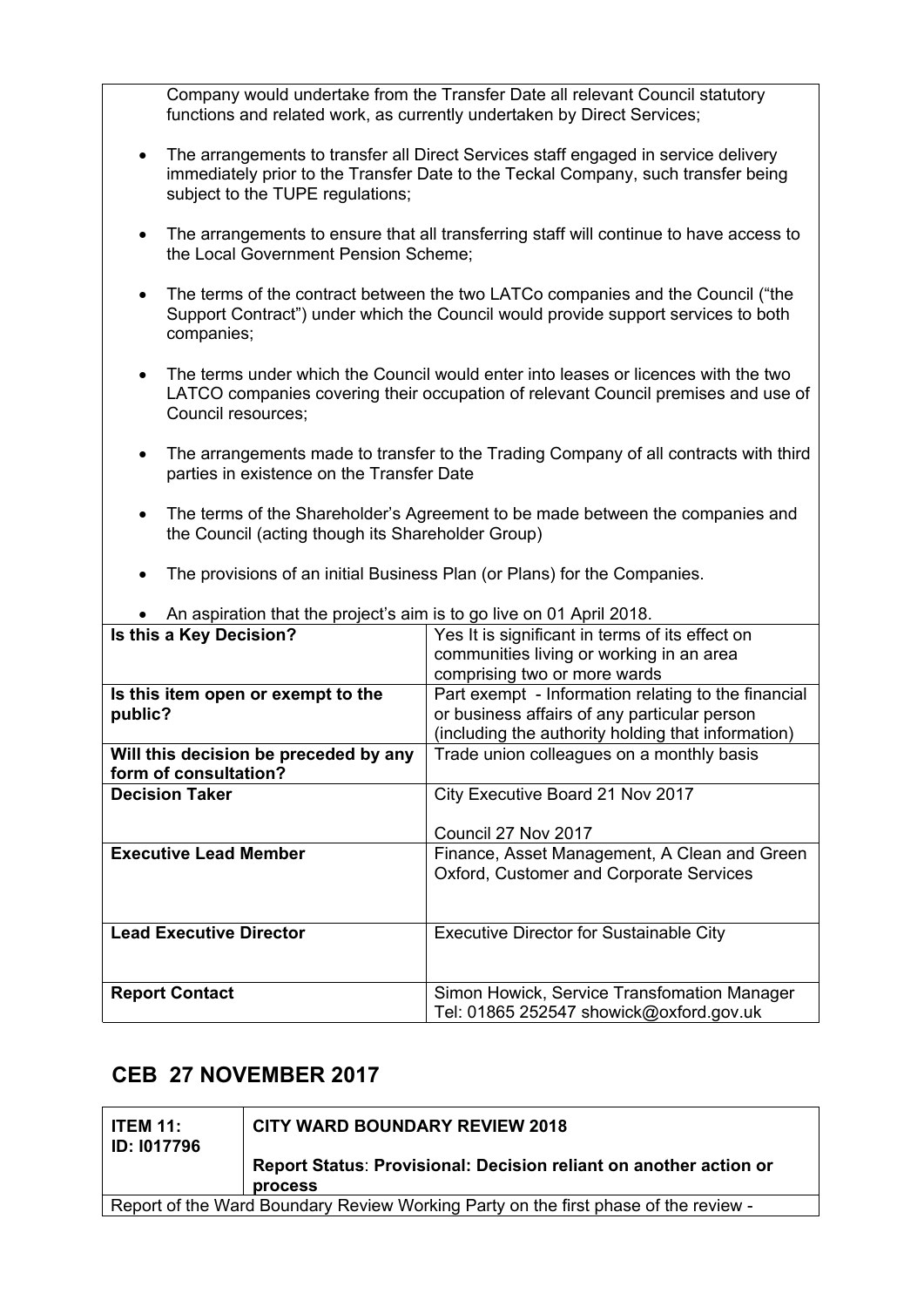| recommending a council size to CEB.           |                                                                                                                             |
|-----------------------------------------------|-----------------------------------------------------------------------------------------------------------------------------|
| Is this a Key Decision?                       | Yes It is significant in terms of its effect on<br>communities living or working in an area<br>comprising two or more wards |
| Is this item open or exempt to the<br>public? | Open -                                                                                                                      |
| Will this decision be preceded by any         |                                                                                                                             |
| form of consultation?                         |                                                                                                                             |
| <b>Decision Taker</b>                         | City Executive Board 27 Nov 2017                                                                                            |
| <b>Executive Lead Member</b>                  | <b>Councillor Bob Price</b>                                                                                                 |
| <b>Lead Executive Director</b>                | Acting Head of Law and Governance                                                                                           |
| <b>Report Contact</b>                         | Martin John, Electoral Services Manager Tel:                                                                                |
|                                               | 01865 252518 mjohn@oxford.gov.uk                                                                                            |

| <b>ITEM 12:</b><br>ID: I017827                | <b>REVIEW OF PARLIAMENTARY BOUNDARIES 2018 - REVISED</b><br><b>PROPOSALS</b> |                                                                                            |
|-----------------------------------------------|------------------------------------------------------------------------------|--------------------------------------------------------------------------------------------|
|                                               | process                                                                      | Report Status: Provisional: Decision reliant on another action or                          |
|                                               |                                                                              | The report will ask the Board to consider the revised proposals of the Boundary Commission |
|                                               |                                                                              | for England on the parliamentary boundaries as they affect Oxford.                         |
| Is this a Key Decision?                       |                                                                              | Yes It is significant in terms of its effect on                                            |
|                                               |                                                                              | communities living or working in an area                                                   |
|                                               |                                                                              | comprising two or more wards                                                               |
| Is this item open or exempt to the<br>public? |                                                                              | Open -                                                                                     |
| Will this decision be preceded by any         |                                                                              |                                                                                            |
| form of consultation?                         |                                                                              |                                                                                            |
| <b>Decision Taker</b>                         |                                                                              | City Executive Board 27 Nov 2017                                                           |
| <b>Executive Lead Member</b>                  |                                                                              | Corporate Strategy and Economic Development                                                |
| <b>Lead Executive Director</b>                |                                                                              | Acting Head of Law and Governance                                                          |
| <b>Report Contact</b>                         |                                                                              | Martin John, Electoral Services Manager Tel:                                               |
|                                               |                                                                              | 01865 252518 mjohn@oxford.gov.uk                                                           |

#### **COUNCIL 27 NOVEMBER 2017 - REMOVAL OF FREEDOM OF THE CITY**

## **COUNCIL 27 NOVEMBER**

| ID:<br>1017740<br><b>ITEM 1:</b>                               | APPOINTMENT OF INTERIM CHIEF EXECUTIVE - EXTENSION OF<br><b>CONTRACT TO 2020</b><br><b>Report Status:</b> |                                    |
|----------------------------------------------------------------|-----------------------------------------------------------------------------------------------------------|------------------------------------|
|                                                                |                                                                                                           |                                    |
|                                                                | Is this a Key Decision?                                                                                   | No                                 |
| Is this item open or exempt to the<br>public?                  |                                                                                                           |                                    |
| Will this decision be preceded by<br>any form of consultation? |                                                                                                           |                                    |
| <b>Decision Taker</b>                                          |                                                                                                           | Appointments Committee 10 Oct 2017 |
|                                                                |                                                                                                           | Council 27 Nov 2017                |
| <b>Executive Lead Member</b>                                   |                                                                                                           |                                    |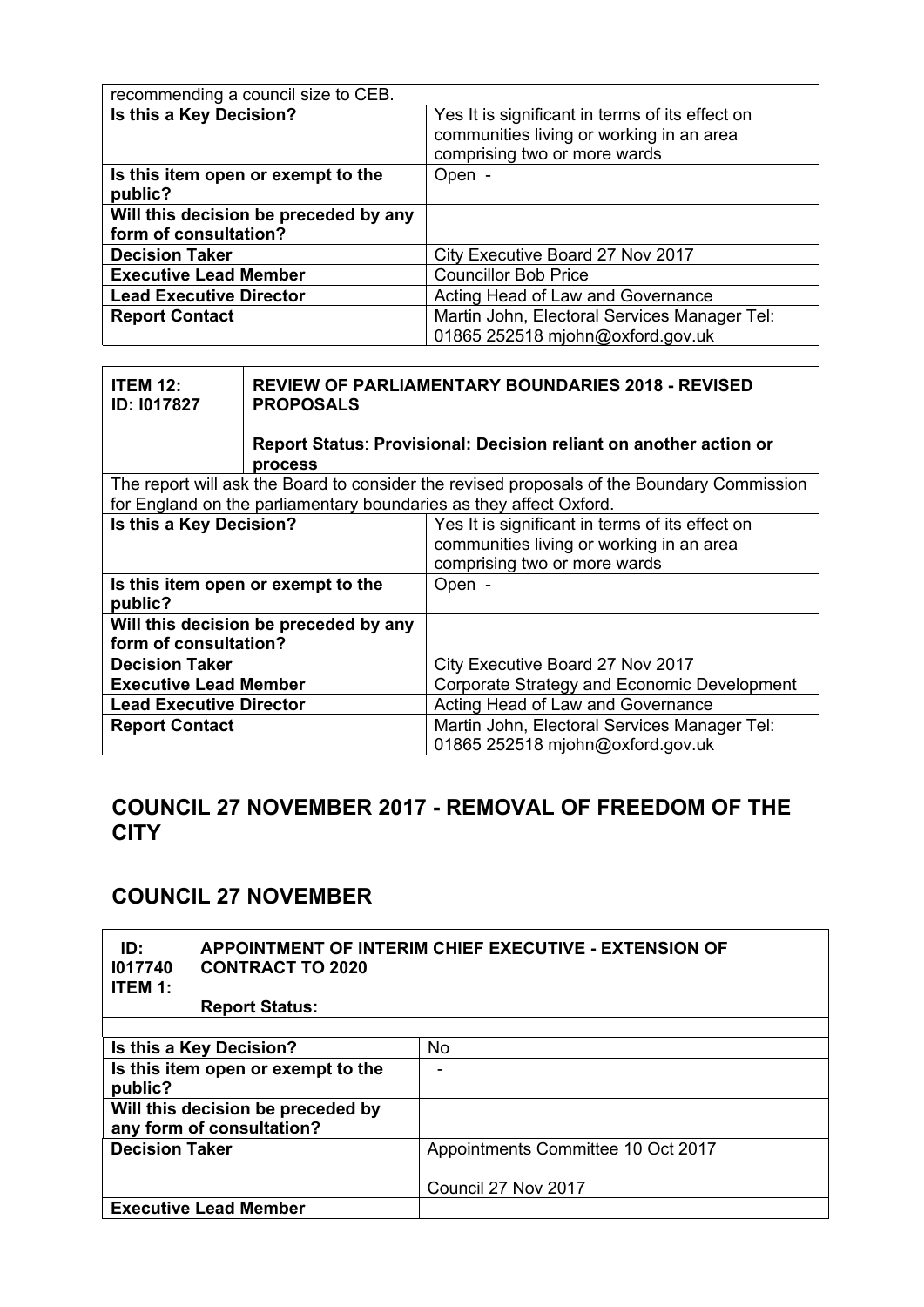| <b>Lead Executive Director</b> |  |
|--------------------------------|--|
| <b>Report Contact</b>          |  |

## **DECEMBER - SHAREHOLDER MEETINGS**

| <b>ITEM 14:</b><br>ID: 1017989                                                                                                                                                                                                                         | <b>MEETING</b>                     | <b>OXFORD CITY COUNCIL HOUSING GROUP SHAREHOLDER</b>                                                                                                                                                                                                                    |
|--------------------------------------------------------------------------------------------------------------------------------------------------------------------------------------------------------------------------------------------------------|------------------------------------|-------------------------------------------------------------------------------------------------------------------------------------------------------------------------------------------------------------------------------------------------------------------------|
|                                                                                                                                                                                                                                                        | process                            | Report Status: Provisional: Decision reliant on another action or                                                                                                                                                                                                       |
|                                                                                                                                                                                                                                                        |                                    | There will be a meeting of the Oxford City Council Housing Group Shareholder (executive<br>members of the Council nominated to undertake its shareholder powers) in December 2017.<br>The meeting will be held on a date to be confirmed between 14 - 22 December 2017. |
| The Shareholder will be invited to:<br>Group                                                                                                                                                                                                           |                                    | 1. note progress on the delivery of the first annual Business Plan of the Oxford City Housing                                                                                                                                                                           |
| 2. consider whether to agree to the transfer of the freehold interest in Lucy Faithfull House,<br>subject to the availability of the necessary loan finance, to undertake the development of the<br>site as part of its overall development programme. |                                    |                                                                                                                                                                                                                                                                         |
| Is this a Key Decision?                                                                                                                                                                                                                                |                                    | Yes It is significant in terms of its effect on<br>communities living or working in an area<br>comprising two or more wards                                                                                                                                             |
| public?                                                                                                                                                                                                                                                | Is this item open or exempt to the | Fully exempt - Information relating to the<br>financial or business affairs of any particular<br>person (including the authority holding that<br>information)                                                                                                           |
| Will this decision be preceded by any<br>form of consultation?                                                                                                                                                                                         |                                    |                                                                                                                                                                                                                                                                         |
| <b>Decision Taker</b>                                                                                                                                                                                                                                  |                                    |                                                                                                                                                                                                                                                                         |
| <b>Executive Lead Member</b>                                                                                                                                                                                                                           |                                    |                                                                                                                                                                                                                                                                         |
| <b>Lead Executive Director</b>                                                                                                                                                                                                                         |                                    |                                                                                                                                                                                                                                                                         |
| <b>Report Contact</b>                                                                                                                                                                                                                                  |                                    |                                                                                                                                                                                                                                                                         |

#### **CEB 20 DECEMBER 2017**

| <b>ITEM 15:</b><br><b>ID: 1017158</b>                                                                        | <b>IMPACT OF THE HOMELESSNESS REDUCTION ACT 2017</b>                                   |                                                                                                                             |
|--------------------------------------------------------------------------------------------------------------|----------------------------------------------------------------------------------------|-----------------------------------------------------------------------------------------------------------------------------|
|                                                                                                              | input.                                                                                 | Report Status: Provisional: Awaiting further information, advice or                                                         |
|                                                                                                              | To set out the implications of the new Homelessness Reduction Act 2017 and any changes |                                                                                                                             |
| required to current service delivery or any potential impact on the Council's Medium Term<br>Financial Plan. |                                                                                        |                                                                                                                             |
| Is this a Key Decision?                                                                                      |                                                                                        | Yes It is significant in terms of its effect on<br>communities living or working in an area<br>comprising two or more wards |
| Is this item open or exempt to the<br>public?                                                                |                                                                                        | Open -                                                                                                                      |
| Will this decision be preceded by any                                                                        |                                                                                        |                                                                                                                             |
| form of consultation?                                                                                        |                                                                                        |                                                                                                                             |
| <b>Decision Taker</b>                                                                                        |                                                                                        | City Executive Board 20 Dec 2017                                                                                            |
| <b>Executive Lead Member</b>                                                                                 |                                                                                        | Housing                                                                                                                     |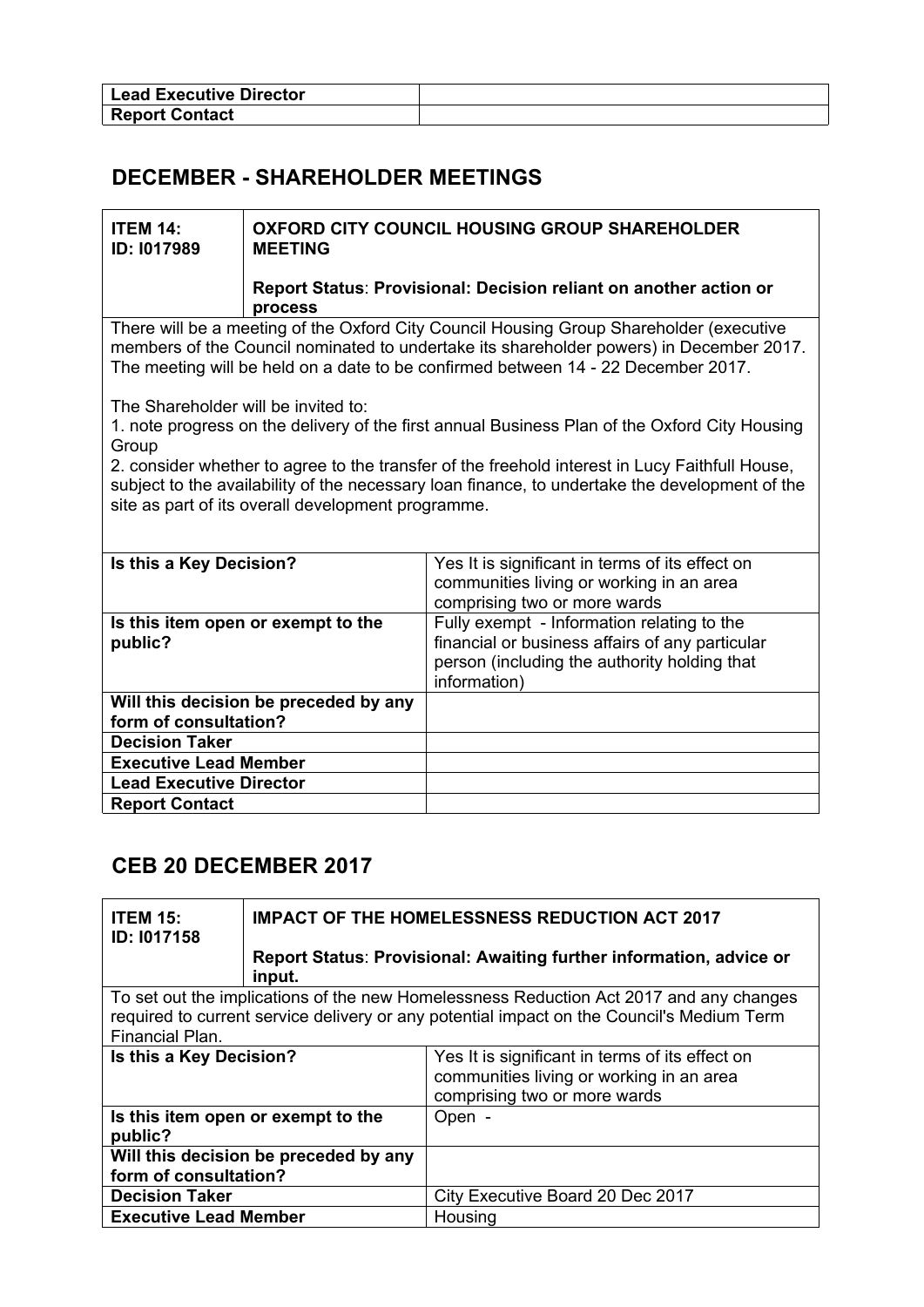| <b>Lead Executive Director</b> | <b>Head of Housing Services</b>        |
|--------------------------------|----------------------------------------|
| <b>Report Contact</b>          | Dave Scholes, Housing Strategy & Needs |
|                                | Manager Tel: 01865 252636              |
|                                | dscholes@oxford.gov.uk                 |

| <b>ITEM 16:</b><br>ID: 1017954                                 | <b>SVPRS/VCRS CONTINUATION 2017-18</b>           |                                                                                                                                                                                                    |
|----------------------------------------------------------------|--------------------------------------------------|----------------------------------------------------------------------------------------------------------------------------------------------------------------------------------------------------|
|                                                                | <b>Report Status: Confirmed for this meeting</b> |                                                                                                                                                                                                    |
|                                                                | under Community Sponsorship schemes              | Approval of continuation of SVPRS and VCRS in 2017 to 2018 including families supported                                                                                                            |
| Is this a Key Decision?                                        |                                                  | Yes It is significant in terms of its effect on<br>communities living or working in an area<br>comprising two or more wards                                                                        |
| Is this item open or exempt to the<br>public?                  |                                                  | Open -                                                                                                                                                                                             |
| Will this decision be preceded by any<br>form of consultation? |                                                  |                                                                                                                                                                                                    |
| <b>Decision Taker</b>                                          |                                                  | City Executive Board 20 Dec 2017                                                                                                                                                                   |
| <b>Executive Lead Member</b>                                   |                                                  | <b>Councillor Mike Rowley</b>                                                                                                                                                                      |
| <b>Lead Executive Director</b>                                 |                                                  | <b>Head of Housing Services</b>                                                                                                                                                                    |
| <b>Report Contact</b>                                          |                                                  | John Mitchell, Committee and Member Services<br>Officer Tel: 01865252217<br>jmitchell@oxford.gov.uk, Dave Scholes, Housing<br>Strategy & Needs Manager Tel: 01865 252636<br>dscholes@oxford.gov.uk |

| <b>ITEM 17:</b><br>ID: 1015522        | <b>BUDGET 2018/2019</b>                |                                                                                |
|---------------------------------------|----------------------------------------|--------------------------------------------------------------------------------|
|                                       | <b>Report Status: Confirmed</b>        |                                                                                |
|                                       | A new Budget for the period 2018/2019. |                                                                                |
|                                       |                                        | · The pre-consultation draft report will be submitted to CEB in December 2017. |
|                                       |                                        | The post-consultation draft report will be submitted to CEB in February 2018   |
|                                       |                                        | The Budget will be submitted to Council for adoption in February 2018.         |
| Is this a Key Decision?               |                                        | Yes It is likely to result in the Council incurring                            |
|                                       |                                        | expenditure which is greater than £500,000                                     |
|                                       | Is this item open or exempt to the     | Open -                                                                         |
| public?                               |                                        |                                                                                |
| Will this decision be preceded by any |                                        | <b>Public Consultation</b>                                                     |
| form of consultation?                 |                                        |                                                                                |
| <b>Decision Taker</b>                 |                                        | City Executive Board 20 Dec 2017                                               |
|                                       |                                        |                                                                                |
|                                       |                                        | Council 22 Feb 2018                                                            |
| <b>Executive Lead Member</b>          |                                        | Finance, Asset Management                                                      |
|                                       |                                        |                                                                                |
|                                       |                                        |                                                                                |
| <b>Lead Executive Director</b>        |                                        | <b>Executive Director for Organisational</b>                                   |
|                                       |                                        | Development and Corporate Services                                             |
|                                       |                                        |                                                                                |
|                                       |                                        |                                                                                |
| <b>Report Contact</b>                 |                                        | Section 151 Officer                                                            |

| ∣ ITEM 18:  | TREASURY MANAGEMENT PERFORMANCE: ANNUAL REPORT |  |
|-------------|------------------------------------------------|--|
| ID: 1015525 | AND PERFORMANCE 2017/18                        |  |
|             | <b>Report Status: Confirmed</b>                |  |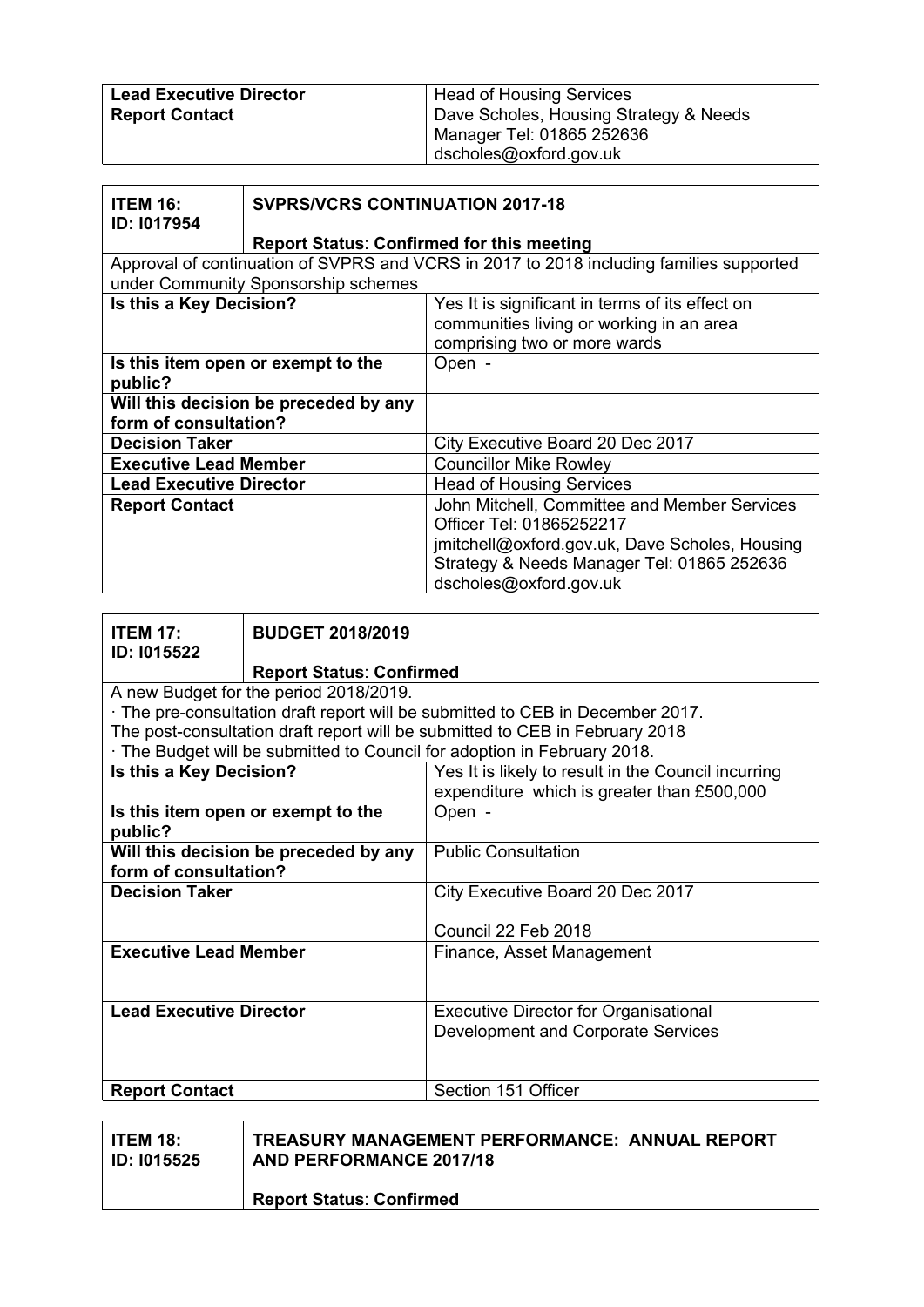The Treasury Management Performance Report 2017/18 is submitted twice a year:

·December 2017 – the position at the 30 September 2017 (Half Year) · September 2018 – the position at 31 March 2018 (Full Year)

| Is this a Key Decision?               | Yes It is likely to result in the Council incurring<br>expenditure which is greater than £500,000 |
|---------------------------------------|---------------------------------------------------------------------------------------------------|
| Is this item open or exempt to the    | Open -                                                                                            |
| public?                               |                                                                                                   |
| Will this decision be preceded by any | None                                                                                              |
| form of consultation?                 |                                                                                                   |
| <b>Decision Taker</b>                 | City Executive Board 20 Dec 2017                                                                  |
| <b>Executive Lead Member</b>          | Finance, Asset Management                                                                         |
| <b>Lead Executive Director</b>        | <b>Head of Financial Services</b>                                                                 |
| <b>Report Contact</b>                 | <b>Bill Lewis, Financial Accounting Manager Tel:</b>                                              |
|                                       | 01865 252607 blewis@oxford.gov.uk                                                                 |

| <b>ITEM 19:</b><br>ID: I016720                                 | <b>COUNCIL TAX REDUCTION SCHEME FOR 2018/19</b> |                                                                                                                             |
|----------------------------------------------------------------|-------------------------------------------------|-----------------------------------------------------------------------------------------------------------------------------|
|                                                                | <b>Report Status: Confirmed</b>                 |                                                                                                                             |
| Scheme from 2018/19                                            |                                                 | CEB Dec 2017: To recommend that Full Council adopt a new Council Tax Reduction                                              |
|                                                                |                                                 | Council Jan 2017: To adopt a new Council Tax Reduction Scheme from 2018/19                                                  |
| Is this a Key Decision?                                        |                                                 | Yes It is significant in terms of its effect on<br>communities living or working in an area<br>comprising two or more wards |
| Is this item open or exempt to the<br>public?                  |                                                 | Open -                                                                                                                      |
| Will this decision be preceded by any<br>form of consultation? |                                                 | <b>No</b>                                                                                                                   |
| <b>Decision Taker</b>                                          |                                                 | City Executive Board 20 Dec 2017<br>Council 29 Jan 2018                                                                     |
| <b>Executive Lead Member</b>                                   |                                                 | <b>Customer and Corporate Services</b>                                                                                      |
| <b>Lead Executive Director</b>                                 |                                                 | <b>Executive Director for Organisational</b><br>Development and Corporate Services                                          |
| <b>Report Contact</b>                                          |                                                 | Paul Wilding, Programme Manager Revenue &<br>Benefits Tel: 01865 252461<br>pwilding@oxford.gov.uk                           |

| <b>ITEM 20:</b><br><b>ID: 1017948</b>                                                                                                                   | <b>REVIEW OF USE OF COMMUNITY PROTECTION NOTICES</b>                               |        |  |
|---------------------------------------------------------------------------------------------------------------------------------------------------------|------------------------------------------------------------------------------------|--------|--|
|                                                                                                                                                         | Report Status: Provisional: Decision needs further consideration or<br>information |        |  |
| In October 2017 Council passed a motion requesting that the City executive Board review<br>the process for the issuing of Community Protection Notices. |                                                                                    |        |  |
| Is this a Key Decision?<br>Yes It is significant in terms of its effect on<br>communities living or working in an area<br>comprising two or more wards  |                                                                                    |        |  |
| public?                                                                                                                                                 | Is this item open or exempt to the                                                 | Open - |  |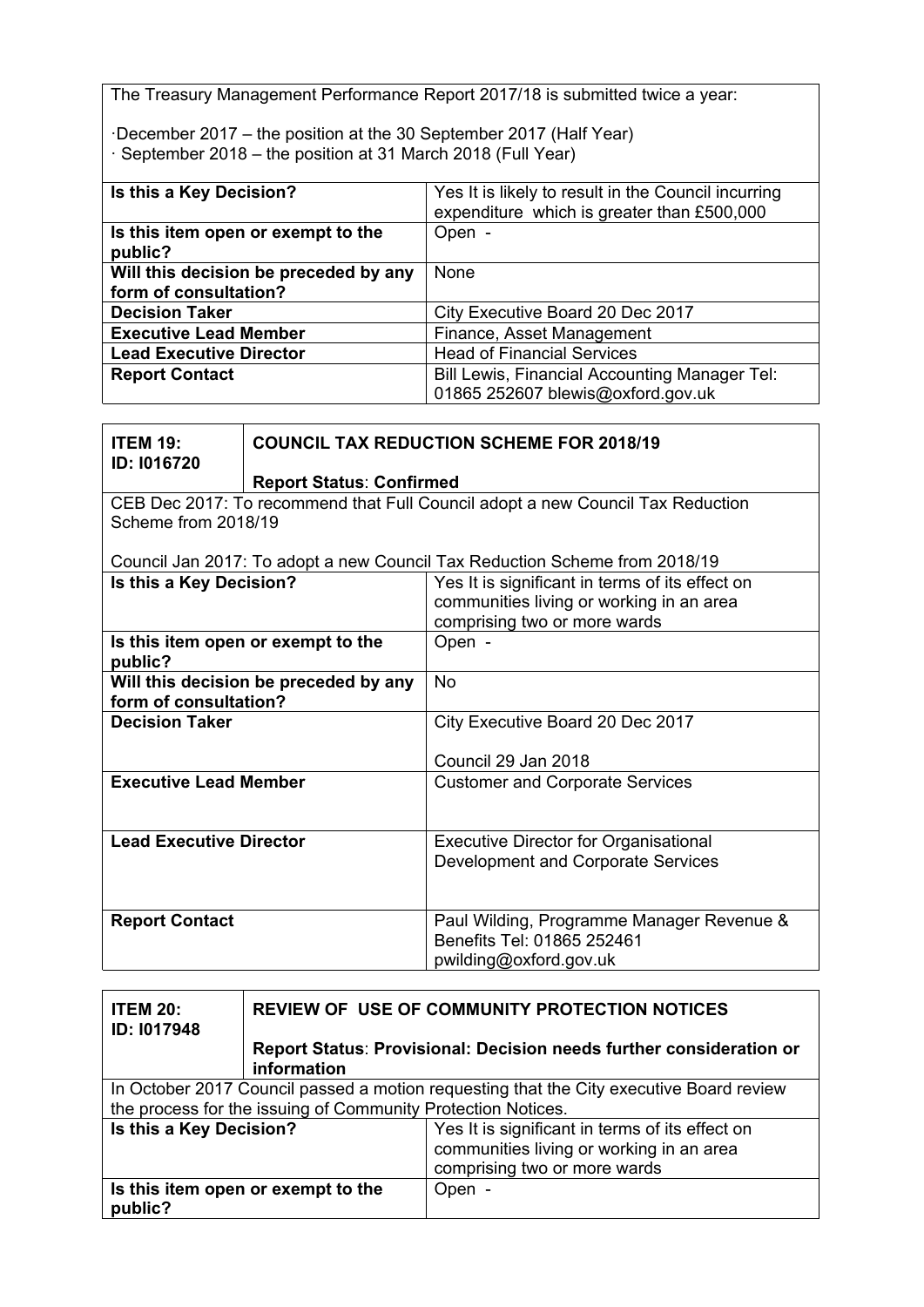| Will this decision be preceded by any | <b>Thames Valley Police</b>                      |
|---------------------------------------|--------------------------------------------------|
| form of consultation?                 | Stakeholders involved in the support provided to |
|                                       | rough sleepers.                                  |
| <b>Decision Taker</b>                 | City Executive Board 20 Dec 2017                 |
| <b>Executive Lead Member</b>          | <b>Community Safety</b>                          |
| <b>Lead Executive Director</b>        | Executive Director for Sustainable City          |
| <b>Report Contact</b>                 | Tim Sadler, Executive Director Sustainable City  |
|                                       | Tel: 01865 252101 tsadler@oxford.gov.uk          |

| <b>ITEM 21:</b><br>ID: 1017588                                                                                                                                                                                                                             | <b>LUCY FAITHFULL HOUSE</b>                     |                                                                                                   |
|------------------------------------------------------------------------------------------------------------------------------------------------------------------------------------------------------------------------------------------------------------|-------------------------------------------------|---------------------------------------------------------------------------------------------------|
| Report Status: Confirmed for this meeting                                                                                                                                                                                                                  |                                                 |                                                                                                   |
| The report for December CEB seeks approval for the transfer of the freehold interest in Lucy<br>Faithfull House to the Council's Housing Group of companies and making available the<br>necessary loan finance for the development of the site to proceed. |                                                 |                                                                                                   |
| CEB October 2017; previous decision was to                                                                                                                                                                                                                 |                                                 |                                                                                                   |
| 1.                                                                                                                                                                                                                                                         | Approve the demolition of Lucy Faithfull House. |                                                                                                   |
| Authorise officers to investigate the viability of undertaking the development of the site<br>2.<br>as outlined below with Oxford City Housing Limited (OCHL) as part of its overall<br>development programme.                                             |                                                 |                                                                                                   |
| Is this a Key Decision?                                                                                                                                                                                                                                    |                                                 | Yes It is likely to result in the Council incurring<br>expenditure which is greater than £500,000 |
| Is this item open or exempt to the<br>public?                                                                                                                                                                                                              |                                                 | Open -                                                                                            |
| Will this decision be preceded by any<br>form of consultation?                                                                                                                                                                                             |                                                 |                                                                                                   |
| <b>Decision Taker</b>                                                                                                                                                                                                                                      |                                                 | City Executive Board 20 Dec 2017                                                                  |
|                                                                                                                                                                                                                                                            |                                                 | Council 19 Feb 2018                                                                               |
| <b>Executive Lead Member</b>                                                                                                                                                                                                                               |                                                 | Finance, Asset Management, Housing                                                                |
| <b>Lead Executive Director</b>                                                                                                                                                                                                                             |                                                 | <b>Head of Housing Services</b>                                                                   |
| <b>Report Contact</b>                                                                                                                                                                                                                                      |                                                 | Alan Wylde, Housing Development & Enabling<br>Manager Tel: 01865 252319<br>awylde@oxford.gov.uk   |

# **CEB: 23 JANUARY 2018**

| <b>ITEM 22:</b><br>ID: 1017383                                                         | OFFER OF ADDITIONAL FUNDING TO OXFORD CITY HOUSING<br><b>LIMITED</b>                     |  |  |
|----------------------------------------------------------------------------------------|------------------------------------------------------------------------------------------|--|--|
|                                                                                        | Report Status: Provisional: Decision reliant on another action or                        |  |  |
|                                                                                        | <b>process</b>                                                                           |  |  |
|                                                                                        | The report seeks approval for the disposal receipts of two HRA properties (156 Walton St |  |  |
| and 25 Albert Street) to be offered as grant funding to Oxford City Housing Limited to |                                                                                          |  |  |
|                                                                                        | purchase larger properties to address overcrowding issues.                               |  |  |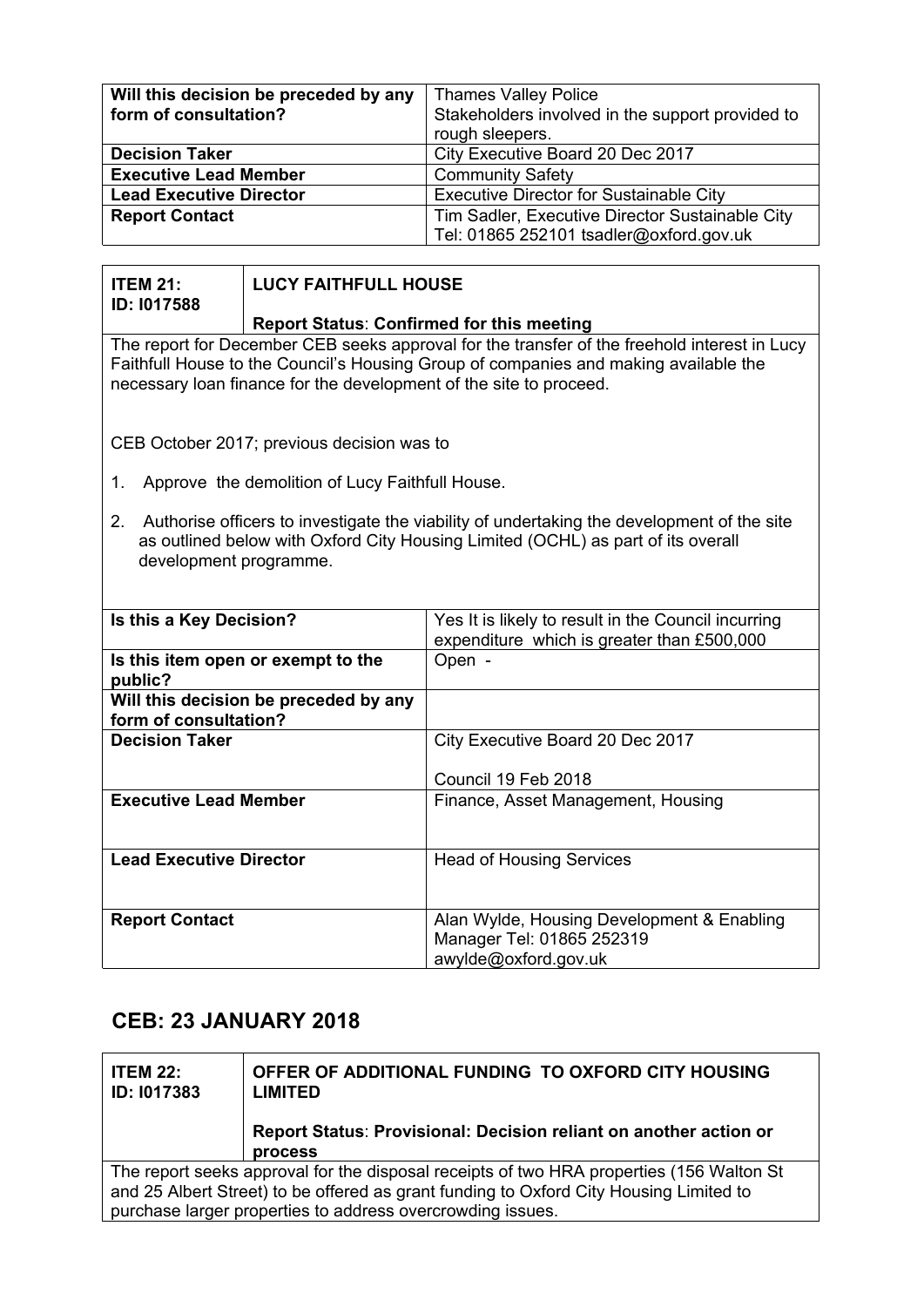| Is this a Key Decision?               | Yes It is likely to result in the Council incurring |
|---------------------------------------|-----------------------------------------------------|
|                                       | expenditure which is greater than £500,000          |
| Is this item open or exempt to the    | Open -                                              |
| public?                               |                                                     |
| Will this decision be preceded by any |                                                     |
| form of consultation?                 |                                                     |
| <b>Decision Taker</b>                 | City Executive Board 23 Jan 2018                    |
|                                       |                                                     |
|                                       | Council 29 Jan 2018                                 |
| <b>Executive Lead Member</b>          | Housing                                             |
|                                       |                                                     |
|                                       |                                                     |
| <b>Lead Executive Director</b>        | <b>Head of Housing Services</b>                     |
|                                       |                                                     |
|                                       |                                                     |
| <b>Report Contact</b>                 | Alan Wylde, Housing Development & Enabling          |
|                                       | Manager Tel: 01865 252319                           |
|                                       | awylde@oxford.gov.uk                                |

| <b>ITEM 23:</b>                                                | <b>SUSTAINABILITY STRATEGY 2017</b>                                                                                                                                            |                                                                                                                                                                              |
|----------------------------------------------------------------|--------------------------------------------------------------------------------------------------------------------------------------------------------------------------------|------------------------------------------------------------------------------------------------------------------------------------------------------------------------------|
| ID: 1015077                                                    | <b>Report Status: CEB: Provisional: Decision needs further</b><br>consideration or information<br>Council: Provisional: Decision needs further consideration or<br>information |                                                                                                                                                                              |
|                                                                |                                                                                                                                                                                | The report will provide the revised Oxford Sustainability Strategy, which will set out the                                                                                   |
|                                                                |                                                                                                                                                                                | vision for Oxford's sustainable future and steps we are required to take to deliver it. The<br>report will recommend approval of the draft strategy for public consultation. |
|                                                                |                                                                                                                                                                                |                                                                                                                                                                              |
| Is this a Key Decision?                                        |                                                                                                                                                                                | Yes It is significant in terms of its effect on<br>communities living or working in an area<br>comprising two or more wards                                                  |
| Is this item open or exempt to the<br>public?                  |                                                                                                                                                                                | Open -                                                                                                                                                                       |
| Will this decision be preceded by any<br>form of consultation? |                                                                                                                                                                                | 6 weeks Online public consultation required                                                                                                                                  |
| <b>Decision Taker</b>                                          |                                                                                                                                                                                | City Executive Board 23 Jan 2018                                                                                                                                             |
|                                                                |                                                                                                                                                                                | Council 29 Jan 2018                                                                                                                                                          |
| <b>Executive Lead Member</b>                                   |                                                                                                                                                                                | A Clean and Green Oxford                                                                                                                                                     |
| <b>Lead Executive Director</b>                                 |                                                                                                                                                                                | <b>Executive Director for Sustainable City</b>                                                                                                                               |
| <b>Report Contact</b>                                          |                                                                                                                                                                                | Mai Jarvis, Environmental Quality Team Manager<br>Tel: 01865 252403 mjarvis@oxford.gov.uk                                                                                    |

| <b>ITEM 24:</b><br><b>ID: 1011613</b>                                                        | <b>DESIGN SUPPLEMENTARY PLANNING DOCUMENT - DRAFT</b>                               |  |
|----------------------------------------------------------------------------------------------|-------------------------------------------------------------------------------------|--|
|                                                                                              | Report Status: Provisional: Decision reliant on another action or<br><b>process</b> |  |
| The Design SPD will set out planning guidance for the design of new buildings in Oxford      |                                                                                     |  |
| considering particularly local context. This meeting will be to approve the draft for public |                                                                                     |  |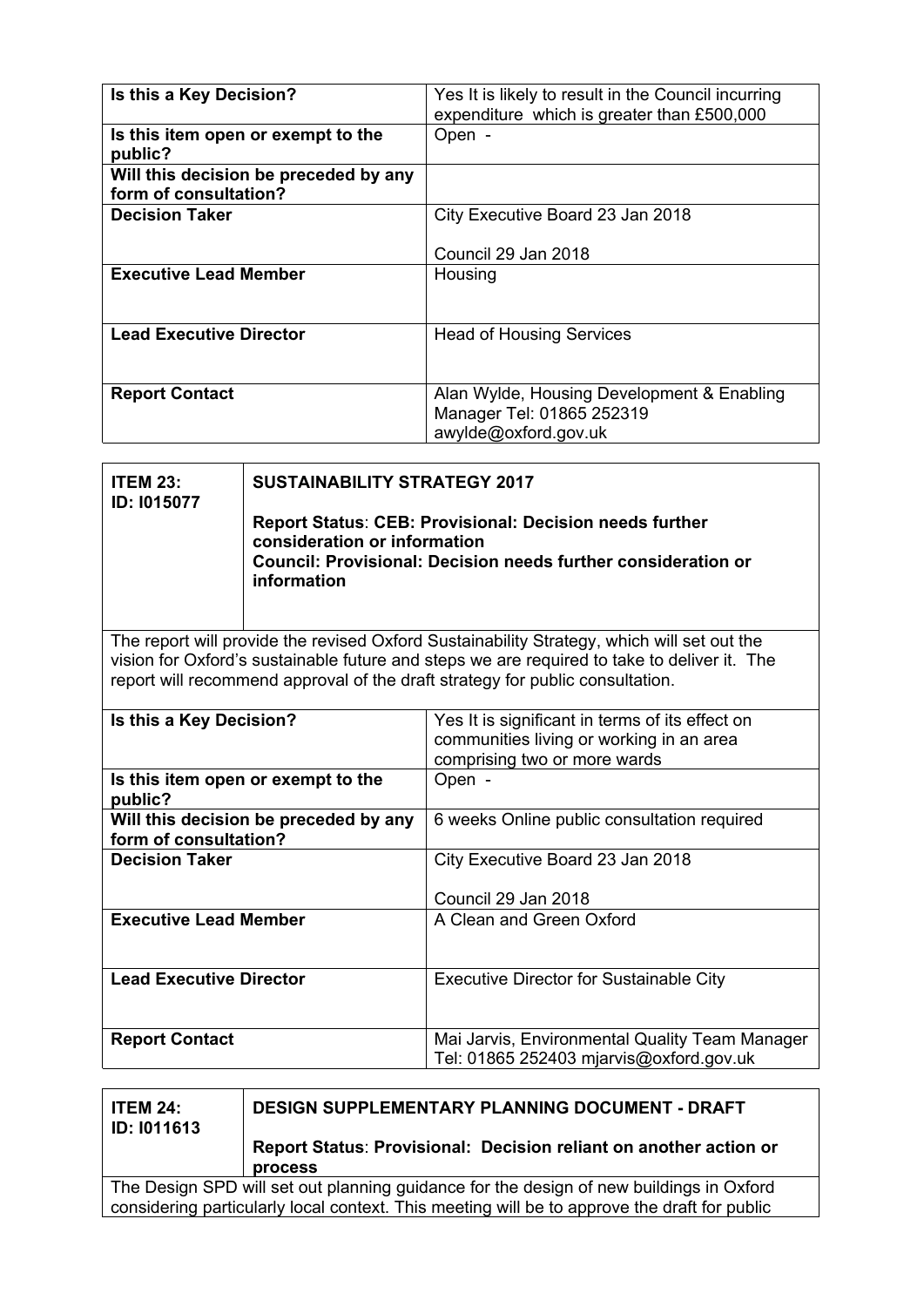| consultation.                                             |                                                                         |                                                                                           |
|-----------------------------------------------------------|-------------------------------------------------------------------------|-------------------------------------------------------------------------------------------|
|                                                           |                                                                         | This item was scheduled for January 2018 CEB but is now withdrawn as a new set of         |
|                                                           |                                                                         | design policies will be incorporated in the emerging Oxford Local Plan 2036. This will    |
|                                                           |                                                                         | remove the need for an SPD on design. The Local Plan policies could be supplemented over  |
|                                                           | time with technical advice notes if required.                           |                                                                                           |
| Is this a Key Decision?                                   |                                                                         | Not Key                                                                                   |
| public?                                                   | Is this item open or exempt to the                                      | Open -                                                                                    |
| form of consultation?                                     | Will this decision be preceded by any                                   | Yes- public consultation                                                                  |
| <b>Decision Taker</b>                                     |                                                                         | City Executive Board 23 Jan 2018                                                          |
| <b>Executive Lead Member</b>                              |                                                                         | <b>Planning and Regulatory Services</b>                                                   |
| <b>Lead Executive Director</b>                            |                                                                         | Head of Planning, Sustainable Development and<br><b>Regulatory Services</b>               |
| <b>Report Contact</b>                                     |                                                                         | Gill Butter, Conservation and Urban Design<br>Officer gbutter@oxford.gov.uk               |
|                                                           |                                                                         |                                                                                           |
| <b>ITEM 25:</b><br><b>ID: 1017408</b>                     | DRAFT HOUSING ASSISTANCE AND DISABLED ADAPTATIONS<br><b>POLICY 2018</b> |                                                                                           |
|                                                           | process                                                                 | Report Status: Provisional: Decision reliant on another action or                         |
|                                                           |                                                                         |                                                                                           |
|                                                           |                                                                         |                                                                                           |
|                                                           |                                                                         | The City Executive Board on 16 October 2017 resolved to approve the draft Housing         |
|                                                           |                                                                         | Assistance and Disabled Adaptation Policy for a City wide consultation.                   |
| CEB is now asked to approve the policy post-consultation. |                                                                         |                                                                                           |
| Is this a Key Decision?                                   |                                                                         | Yes It is significant in terms of its effect on                                           |
|                                                           |                                                                         | communities living or working in an area                                                  |
|                                                           |                                                                         | comprising two or more wards                                                              |
| Is this item open or exempt to the<br>public?             |                                                                         | Open -                                                                                    |
|                                                           |                                                                         | Will this decision be preceded by any   Carry out a six week public consultation using an |
| form of consultation?                                     |                                                                         | online survey that identifies the areas of the draft                                      |
|                                                           |                                                                         | policy that can be consulted on. Publicise the                                            |
|                                                           |                                                                         | consultation online, through local press and                                              |
|                                                           |                                                                         | social media. Highlight the consultation to specific                                      |
|                                                           |                                                                         | groups with an interest in the document and with                                          |
|                                                           |                                                                         | access to disabled residents                                                              |
|                                                           |                                                                         | and their carers.                                                                         |
| <b>Decision Taker</b>                                     |                                                                         | City Executive Board 16 Oct 2017                                                          |
|                                                           |                                                                         | City Executive Board 23 Jan 2018                                                          |
| <b>Executive Lead Member</b>                              |                                                                         | Housing                                                                                   |
|                                                           |                                                                         |                                                                                           |
| <b>Lead Executive Director</b>                            |                                                                         |                                                                                           |
|                                                           |                                                                         | Head of Planning, Sustainable Development and<br><b>Regulatory Services</b>               |
| <b>Report Contact</b>                                     |                                                                         | Ian Wright, Service Manager Environmental                                                 |
|                                                           |                                                                         | Health iwright@oxford.gov.uk                                                              |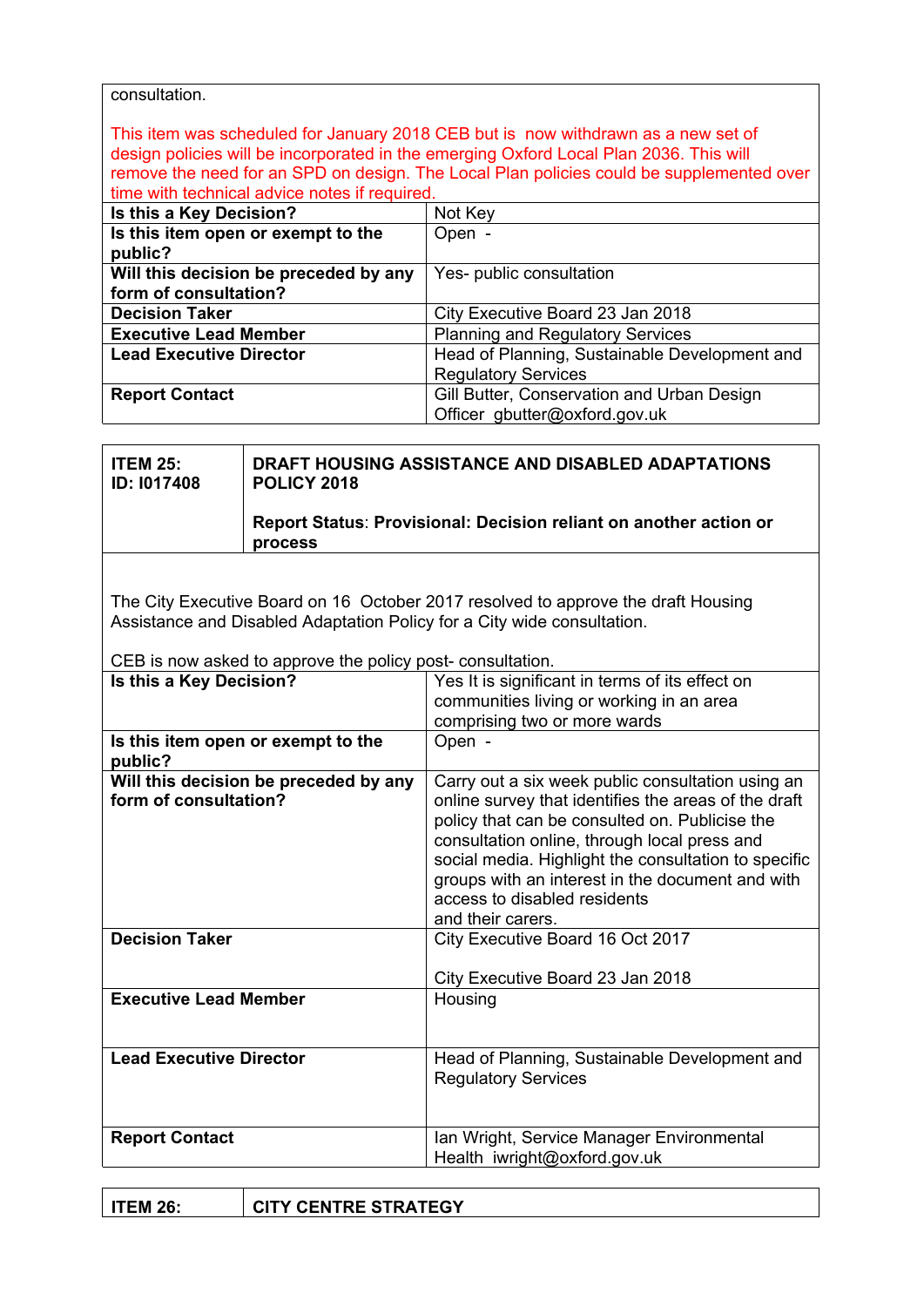| ID: 1015539                                                   |                                                    |                                                                                            |
|---------------------------------------------------------------|----------------------------------------------------|--------------------------------------------------------------------------------------------|
|                                                               | information                                        | Report Status: Provisional: Decision needs further consideration or                        |
|                                                               | To approve the City Centre Strategy which aims to  |                                                                                            |
|                                                               |                                                    | •create and promote a strong investment proposition by informing the future role and       |
| direction of the city centre                                  |                                                    |                                                                                            |
| centre                                                        |                                                    | • facilitate ongoing dialogue with those involved in the management and future of the city |
|                                                               | • provide a framework for collaboration and action |                                                                                            |
|                                                               |                                                    |                                                                                            |
| •assist in the allocation of resources and prioritise actions |                                                    |                                                                                            |
| Not Key<br>Is this a Key Decision?                            |                                                    |                                                                                            |
| Is this item open or exempt to the                            |                                                    | Open -                                                                                     |
| public?                                                       |                                                    |                                                                                            |
| Will this decision be preceded by any                         |                                                    | None                                                                                       |
| form of consultation?                                         |                                                    |                                                                                            |
| <b>Decision Taker</b>                                         |                                                    | City Executive Board 23 Jan 2018                                                           |
| <b>Executive Lead Member</b>                                  |                                                    | Planning and Regulatory Services, Corporate                                                |
|                                                               |                                                    | <b>Strategy and Economic Development</b>                                                   |
| <b>Lead Executive Director</b>                                |                                                    | Interim Assistant Chief Executive Regeneration                                             |
|                                                               |                                                    | and Economy                                                                                |
| <b>Report Contact</b>                                         |                                                    | Fiona Piercy, Interim Assistant Chief Executive,                                           |
|                                                               |                                                    | Regeneration and Economy Tel: 01865 252185                                                 |
|                                                               |                                                    | fpiercy@oxford.gov.uk                                                                      |

| <b>ITEM 27:</b><br><b>ID: 1017236</b>                                                                      | <b>COMMUNITY INFRASTRUCTURE LEVY - PRELIMINARY DRAFT</b><br><b>CHARGING SCHEDULE</b><br><b>Report Status: Confirmed for this meeting</b> |
|------------------------------------------------------------------------------------------------------------|------------------------------------------------------------------------------------------------------------------------------------------|
| To approve the Community Infrastructure Levy (CIL) Preliminary Draft Charging Schedule<br>for consultation |                                                                                                                                          |

| Is this a Key Decision?                                        | Yes It is significant in terms of its effect on<br>communities living or working in an area<br>comprising two or more wards                         |
|----------------------------------------------------------------|-----------------------------------------------------------------------------------------------------------------------------------------------------|
| Is this item open or exempt to the<br>public?                  | Open -                                                                                                                                              |
| Will this decision be preceded by any<br>form of consultation? | Consultation after approval at CEB. Consultation<br>will be with stakeholders, particularly developers,<br>infrastructure providers and the public. |
| <b>Decision Taker</b>                                          | City Executive Board 23 Jan 2018                                                                                                                    |
| <b>Executive Lead Member</b>                                   | <b>Planning and Regulatory Services</b>                                                                                                             |
| <b>Lead Executive Director</b>                                 | Head of Planning, Sustainable Development and<br><b>Regulatory Services</b>                                                                         |
| <b>Report Contact</b>                                          | Laura Higgins, Planning and Regulatory Team<br>Leader Tel: 0186525 2173<br>lhiggins@oxford.gov.uk                                                   |

| <b>ITEM 28:</b><br><b>ID: 1017785</b>                                                      | <b>OXFORD FLOOD ALLEVIATION SCHEME</b>                                              |  |
|--------------------------------------------------------------------------------------------|-------------------------------------------------------------------------------------|--|
|                                                                                            | Report Status: Provisional: Decision reliant on another action or<br><b>process</b> |  |
| To present for approval the proposed land disposals and discounts in relation to the       |                                                                                     |  |
| Council's £1,000,000 in-kind contributions from land disposal and compensation foregone to |                                                                                     |  |
| facilitate the Oxford Flood Alleviation Scheme.                                            |                                                                                     |  |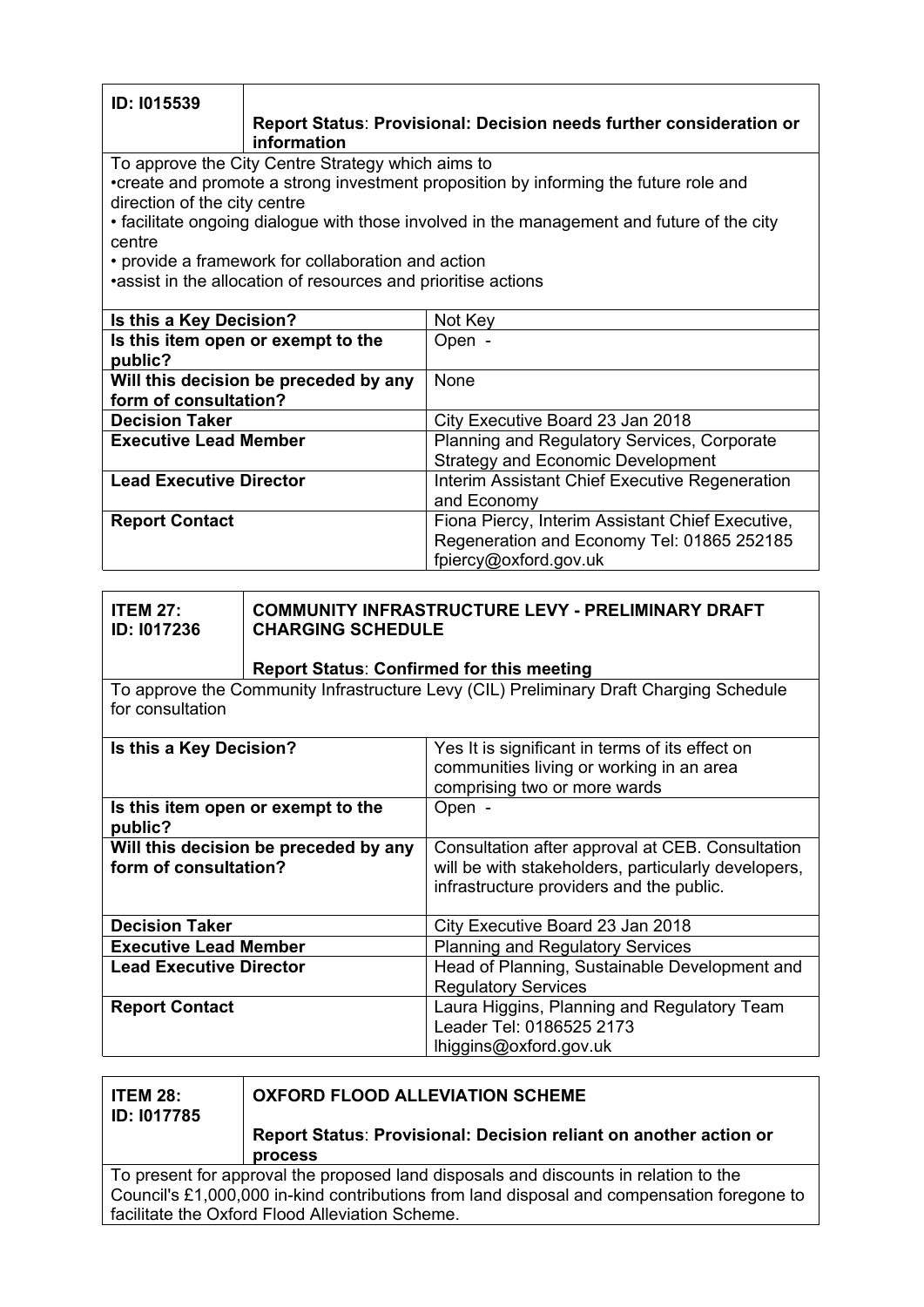| Is this a Key Decision?                       | Yes It is significant in terms of its effect on<br>communities living or working in an area<br>comprising two or more wards |
|-----------------------------------------------|-----------------------------------------------------------------------------------------------------------------------------|
| Is this item open or exempt to the<br>public? | Open -                                                                                                                      |
| Will this decision be preceded by any         | n/a                                                                                                                         |
| form of consultation?                         |                                                                                                                             |
| <b>Decision Taker</b>                         | City Executive Board 23 Jan 2018                                                                                            |
| <b>Executive Lead Member</b>                  | Corporate Strategy and Economic Development                                                                                 |
| <b>Lead Executive Director</b>                | <b>Executive Director for Sustainable City</b>                                                                              |
| <b>Report Contact</b>                         | Helen Vaughan-Evans, Project Manager                                                                                        |
|                                               | hvaughanevans@oxford.gov.uk                                                                                                 |

# **COUNCIL: 29 JANUARY 2018**

to include any reports from CEB

## **CEB: 13 FEBRUARY 2018**

| <b>ITEM 29:</b><br>ID: I016584                                 | <b>OXFORD CITY COUNCIL'S TENANCY STRATEGY &amp; POLICY</b><br><b>STATEMENT 2018</b><br>Report Status: Provisional: Awaiting further information, advice or<br>input. |                                                                                                                                                                                                                                                                                                                                                                                                                                                                                                                                                       |
|----------------------------------------------------------------|----------------------------------------------------------------------------------------------------------------------------------------------------------------------|-------------------------------------------------------------------------------------------------------------------------------------------------------------------------------------------------------------------------------------------------------------------------------------------------------------------------------------------------------------------------------------------------------------------------------------------------------------------------------------------------------------------------------------------------------|
|                                                                |                                                                                                                                                                      | To request CEB approval to go out to public consultation on the draft Tenancy Strategy                                                                                                                                                                                                                                                                                                                                                                                                                                                                |
| Is this a Key Decision?<br>Is this item open or exempt to the  |                                                                                                                                                                      | Yes It is significant in terms of its effect on<br>communities living or working in an area<br>comprising two or more wards<br>Open -                                                                                                                                                                                                                                                                                                                                                                                                                 |
| public?                                                        |                                                                                                                                                                      |                                                                                                                                                                                                                                                                                                                                                                                                                                                                                                                                                       |
| Will this decision be preceded by any<br>form of consultation? |                                                                                                                                                                      | Some consultation with Registered Providers and<br>Stakeholders has taken place to inform the<br>drafting of the tenancy strategy. Further<br>consultation on the draft strategy will include<br>stakeholders, Registered Providers and the<br>Public and will run from February 2018 for a<br>period of not less than 4 weeks. Feedback<br>obtained from the consultation will inform<br>amendments to the draft strategy and the<br>amended report will be presented to CEB for<br>approval in approximately May 2018 and to<br>Council thereafter. |
| <b>Decision Taker</b>                                          |                                                                                                                                                                      | City Executive Board 13 Feb 2018<br>Council 19 Feb 2018                                                                                                                                                                                                                                                                                                                                                                                                                                                                                               |
| <b>Executive Lead Member</b>                                   |                                                                                                                                                                      | Housing                                                                                                                                                                                                                                                                                                                                                                                                                                                                                                                                               |
| <b>Lead Executive Director</b>                                 |                                                                                                                                                                      | <b>Head of Housing Services</b>                                                                                                                                                                                                                                                                                                                                                                                                                                                                                                                       |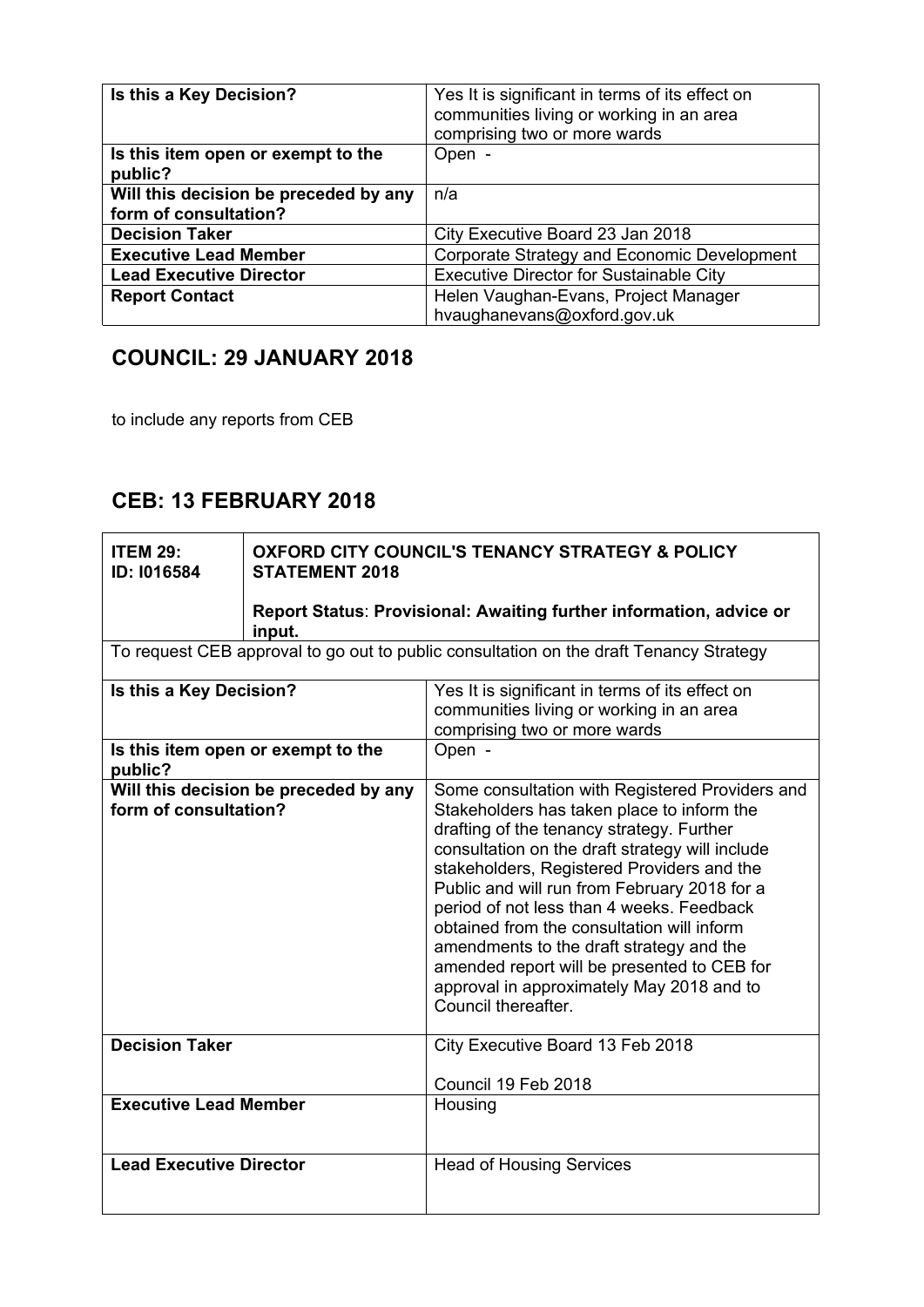| <b>Report Contact</b> | Frances Evans, Strategy & Service Development |
|-----------------------|-----------------------------------------------|
|                       | Manager fevans@oxford.gov.uk                  |

| <b>ITEM 30:</b>    | <b>CHILDREN &amp; YOUNG I</b> |
|--------------------|-------------------------------|
| <b>ID: 1017502</b> |                               |

# **CHILDREN & YOUNG PERSON STRATEGY 2018-2023**

#### **Report Status**: **Confirmed for this meeting**

This report requests CEB to agree the Children & Young Person Strategy for public consultation

| Is this a Key Decision?                       | Yes It is significant in terms of its effect on<br>communities living or working in an area<br>comprising two or more wards |
|-----------------------------------------------|-----------------------------------------------------------------------------------------------------------------------------|
| Is this item open or exempt to the<br>public? | Open -                                                                                                                      |
| Will this decision be preceded by any         | This is a draft strategy for consultation. The                                                                              |
| form of consultation?                         | consultation will include a range of methods such                                                                           |
|                                               | as focus groups and meetings with partners.                                                                                 |
| <b>Decision Taker</b>                         | City Executive Board 13 Feb 2018                                                                                            |
| <b>Executive Lead Member</b>                  | Young People, Schools and Public Health                                                                                     |
| <b>Lead Executive Director</b>                | <b>Head of Community Services</b>                                                                                           |
| <b>Report Contact</b>                         | Ian Brooke, Head of Community Services Tel:                                                                                 |
|                                               | 01865 252705 ibrooke@oxford.gov.uk                                                                                          |

| <b>ITEM 31:</b><br>ID: 1015952                                 | <b>UPDATE OF THE CORPORATE PLAN 2018</b> |                                                                            |
|----------------------------------------------------------------|------------------------------------------|----------------------------------------------------------------------------|
|                                                                | input.                                   | <b>Report Status: Provisional: Awaiting further information, advice or</b> |
|                                                                | Update report on the Corporate Plan      |                                                                            |
| Is this a Key Decision?                                        |                                          | Yes                                                                        |
| Is this item open or exempt to the<br>public?                  |                                          | Open -                                                                     |
| Will this decision be preceded by any<br>form of consultation? |                                          | <b>Public Consultation Dec-Feb</b>                                         |
| <b>Decision Taker</b>                                          |                                          | City Executive Board 13 Feb 2018                                           |
| <b>Executive Lead Member</b>                                   |                                          | Corporate Strategy and Economic Development                                |
| <b>Lead Executive Director</b>                                 |                                          | <b>Assistant Chief Executive</b>                                           |
| <b>Report Contact</b>                                          |                                          | Caroline Green, Assistant Chief Executive                                  |
|                                                                |                                          | cgreen@oxford.gov.uk                                                       |

| <b>ITEM 32:</b><br>ID: I016225                | <b>TREASURY MANAGEMENT STRATEGY 2018/19</b>   |                                                                                                   |
|-----------------------------------------------|-----------------------------------------------|---------------------------------------------------------------------------------------------------|
|                                               | <b>Report Status: Confirmed</b>               |                                                                                                   |
|                                               |                                               | To present the Council's Treasury Management Strategy for 2018/19 together with the               |
|                                               | Prudential Indicators for 2019/19 to 2020/21. |                                                                                                   |
| Is this a Key Decision?                       |                                               | Yes It is likely to result in the Council incurring<br>expenditure which is greater than £500,000 |
| Is this item open or exempt to the<br>public? |                                               | Open -                                                                                            |
| Will this decision be preceded by any         |                                               | None                                                                                              |
| form of consultation?                         |                                               |                                                                                                   |
| <b>Decision Taker</b>                         |                                               | City Executive Board 13 Feb 2018                                                                  |
| <b>Executive Lead Member</b>                  |                                               | Finance, Asset Management                                                                         |
| <b>Lead Executive Director</b>                |                                               | <b>Head of Financial Services</b>                                                                 |
| <b>Report Contact</b>                         |                                               | <b>Bill Lewis, Financial Accounting Manager Tel:</b>                                              |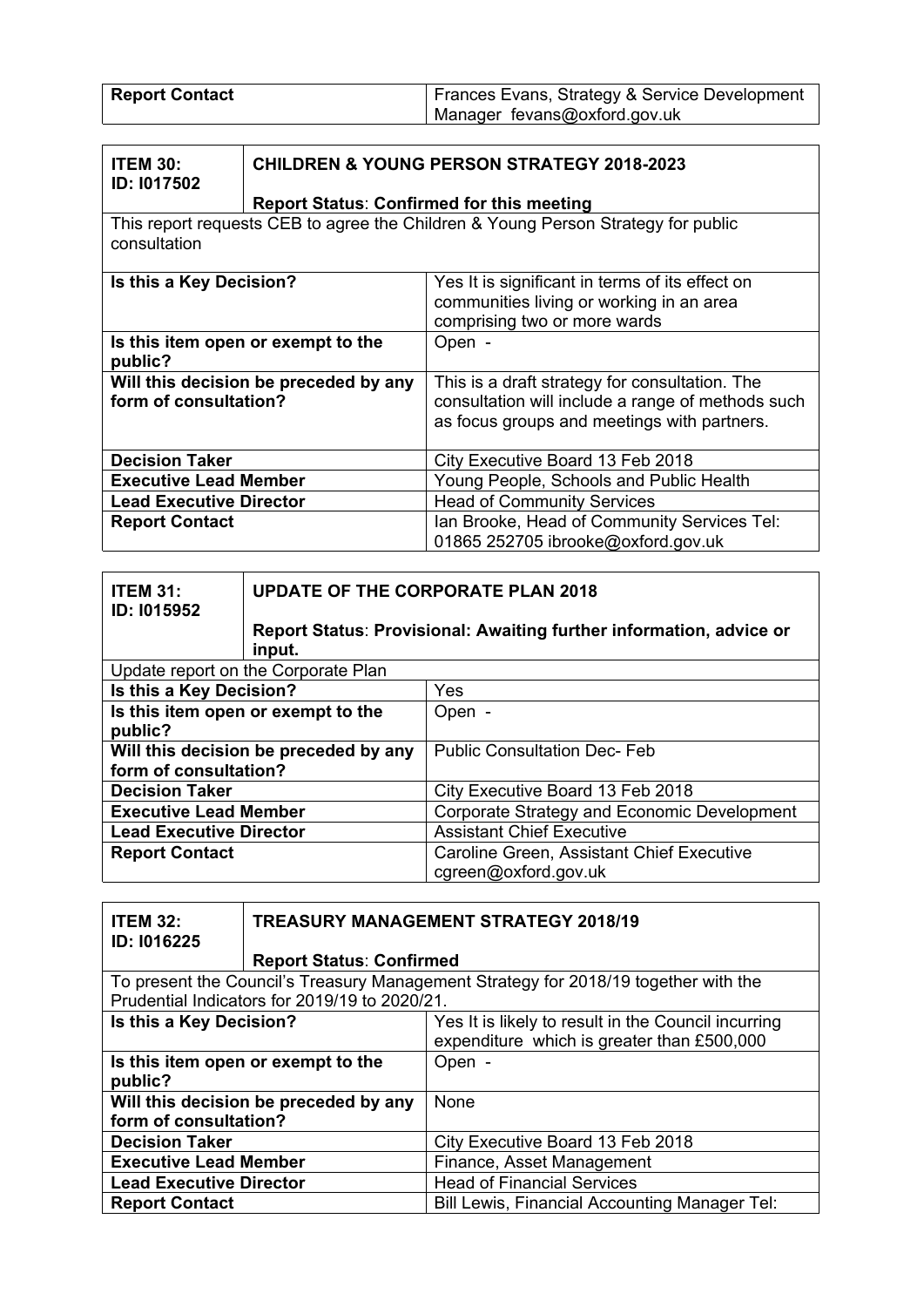#### 01865 252607 blewis@oxford.gov.uk

| <b>ITEM 33:</b><br>ID: 1016226           | <b>CAPITAL STRATEGY 2018/19</b>    |                                      |
|------------------------------------------|------------------------------------|--------------------------------------|
|                                          | <b>Report Status: Provisional</b>  |                                      |
| To consider the Capital Strategy 2018/19 |                                    |                                      |
| Is this a Key Decision?                  |                                    | Yes                                  |
|                                          | Is this item open or exempt to the | Open -                               |
| public?                                  |                                    |                                      |
| Will this decision be preceded by any    |                                    | None                                 |
| form of consultation?                    |                                    |                                      |
| <b>Decision Taker</b>                    |                                    | City Executive Board 13 Feb 2018     |
| <b>Executive Lead Member</b>             |                                    | Finance, Asset Management            |
| <b>Lead Executive Director</b>           |                                    | <b>Head of Financial Services</b>    |
| <b>Report Contact</b>                    |                                    | Anna Winship, Management Accountancy |
|                                          |                                    | Manager Tel: 01865 252517            |
|                                          |                                    | awinship@oxford.gov.uk               |

| <b>ITEM 34:</b><br>ID: I016228                | <b>ORGANISATIONS 2018/19</b>                             | <b>GRANT ALLOCATIONS TO COMMUNITY AND VOLUNTARY</b>                                          |
|-----------------------------------------------|----------------------------------------------------------|----------------------------------------------------------------------------------------------|
|                                               | <b>Report Status: Confirmed</b>                          |                                                                                              |
|                                               |                                                          | This report is for the City Executive Board to make decisions on the allocation of grants to |
|                                               | the community and voluntary organisations for 2018/2019. |                                                                                              |
| Is this a Key Decision?                       |                                                          | Yes It is significant in terms of its effect on                                              |
|                                               |                                                          | communities living or working in an area                                                     |
|                                               |                                                          | comprising two or more wards                                                                 |
| Is this item open or exempt to the<br>public? |                                                          | Open -                                                                                       |
| Will this decision be preceded by any         |                                                          |                                                                                              |
| form of consultation?                         |                                                          |                                                                                              |
| <b>Decision Taker</b>                         |                                                          | City Executive Board 13 Feb 2018                                                             |
| <b>Executive Lead Member</b>                  |                                                          | <b>Culture and Communities</b>                                                               |
| <b>Lead Executive Director</b>                |                                                          | <b>Head of Community Services</b>                                                            |
| <b>Report Contact</b>                         |                                                          | Julia Tomkins, Grants & External Funding Officer                                             |
|                                               |                                                          | Tel: 01865252685 jtomkins@oxford.gov.uk                                                      |

#### **BUDGET COUNCIL: 19 FEBRUARY 2018**

to include any reports from CEB

#### **CEB: 20 MARCH 2018**

**ITEM 35: ID: I017125 ALLOCATION OF HOMELESSNESS PREVENTION FUNDS IN 2018/19 Report Status**: **Confirmed** To agree the allocation of the homelessness prevention funds with the purpose of meeting the objectives of the homelessness strategy. Funding is recommended to services/projects working to prevent and/or tackle homelessness and rough sleeping. Annual report listing the spend in 2017-2018 and proposals for 2018-2019 for approval. **Is this a Key Decision?** Yes It is likely to result in the Council incurring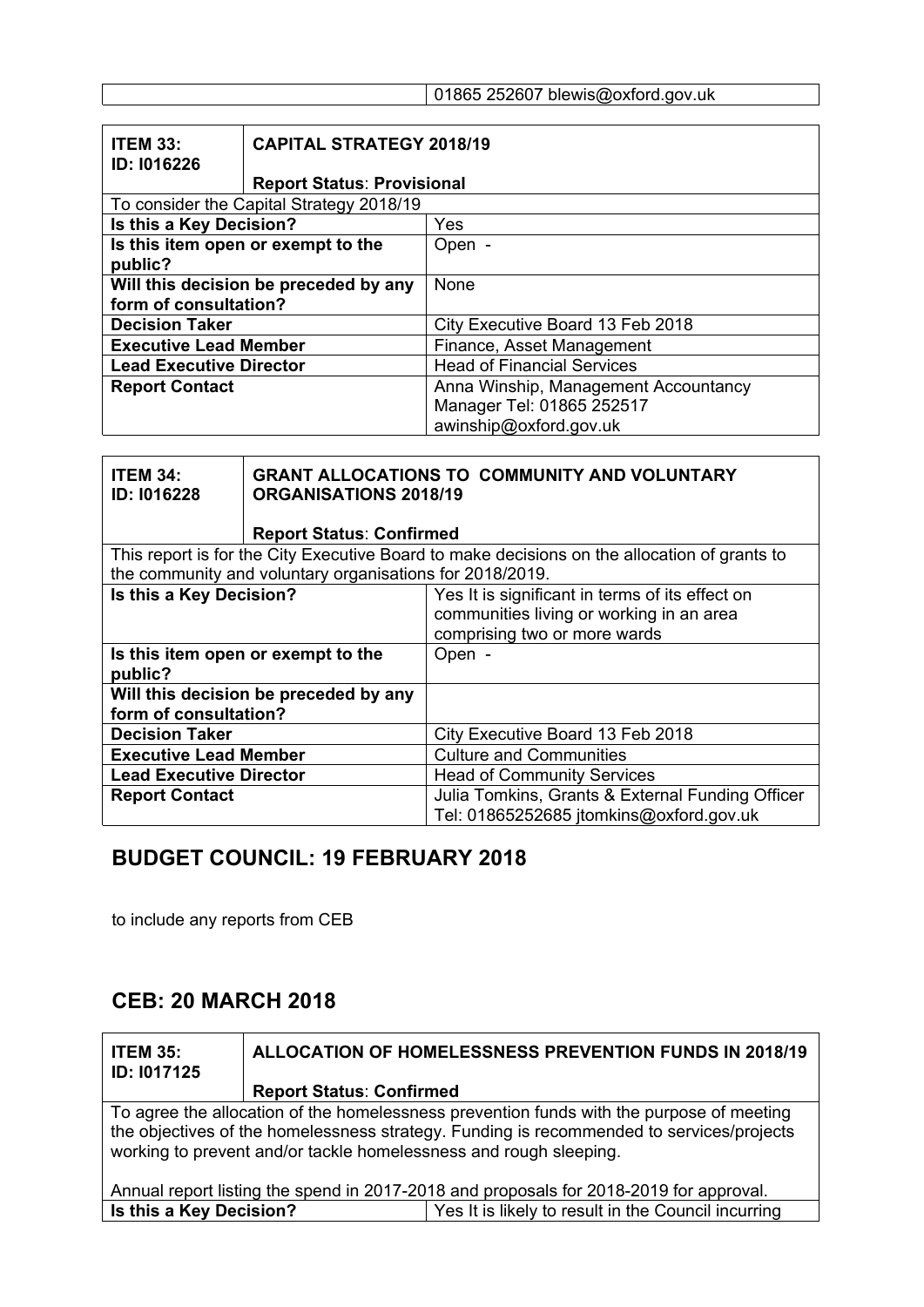|                                       | expenditure which is greater than £500,000 |
|---------------------------------------|--------------------------------------------|
| Is this item open or exempt to the    | Open -                                     |
| public?                               |                                            |
| Will this decision be preceded by any |                                            |
| form of consultation?                 |                                            |
| <b>Decision Taker</b>                 | City Executive Board 20 Mar 2018           |
| <b>Executive Lead Member</b>          | Housing                                    |
| <b>Lead Executive Director</b>        | <b>Head of Housing Services</b>            |
| <b>Report Contact</b>                 | Nerys Parry, Rough Sleeping and Single     |
|                                       | Homelessness Manager nparry@oxford.gov.uk  |

| <b>ITEM 36:</b><br><b>ID: 1015275</b>                          | <b>EAST OXFORD COMMUNITY CENTRE - IMPROVEMENT SCHEME</b> |                                                                                                           |
|----------------------------------------------------------------|----------------------------------------------------------|-----------------------------------------------------------------------------------------------------------|
|                                                                | information                                              | Report Status: Provisional: Decision needs further consideration or                                       |
| consultation.                                                  |                                                          | To present an improvement scheme for the East Oxford Community Centre following public                    |
| Is this a Key Decision?                                        |                                                          | Yes It is likely to result in the Council incurring<br>expenditure which is greater than £500,000         |
| public?                                                        | Is this item open or exempt to the                       | Open -                                                                                                    |
| Will this decision be preceded by any<br>form of consultation? |                                                          | <b>Public Consultation</b>                                                                                |
| <b>Decision Taker</b>                                          |                                                          | City Executive Board 20 Mar 2018                                                                          |
|                                                                |                                                          | Council 23 Apr 2018                                                                                       |
| <b>Executive Lead Member</b>                                   |                                                          | <b>Culture and Communities</b>                                                                            |
| <b>Lead Executive Director</b>                                 |                                                          | <b>Executive Director for Sustainable City</b>                                                            |
| <b>Report Contact</b>                                          |                                                          | Vicky Trietline, Development Project<br>Management Surveyor Tel: 01865 529881<br>vtrietline@oxford.gov.uk |

| <b>ITEM 37:</b><br>ID: 1016330 | <b>MUSEUM OF OXFORD HIDDEN HISTORIES PROJECT</b>                                                  |                                                                            |
|--------------------------------|---------------------------------------------------------------------------------------------------|----------------------------------------------------------------------------|
|                                | input                                                                                             | Report Status: Provisional: Awaiting further information, advice or        |
|                                |                                                                                                   | To seek project approval for the Museum of Oxford Hidden Histories Project |
| Is this a Key Decision?        | Yes It is likely to result in the Council incurring<br>expenditure which is greater than £500,000 |                                                                            |
| public?                        | Is this item open or exempt to the                                                                | Open -                                                                     |
| form of consultation?          | Will this decision be preceded by any                                                             | <b>None</b>                                                                |
| <b>Decision Taker</b>          |                                                                                                   | City Executive Board 20 Mar 2018                                           |
| <b>Executive Lead Member</b>   |                                                                                                   | Corporate Strategy and Economic Development                                |
| <b>Lead Executive Director</b> |                                                                                                   | <b>Head of Community Services</b>                                          |
| <b>Report Contact</b>          |                                                                                                   | Helen Vaughan-Evans, Project Manager<br>hvaughanevans@oxford.gov.uk        |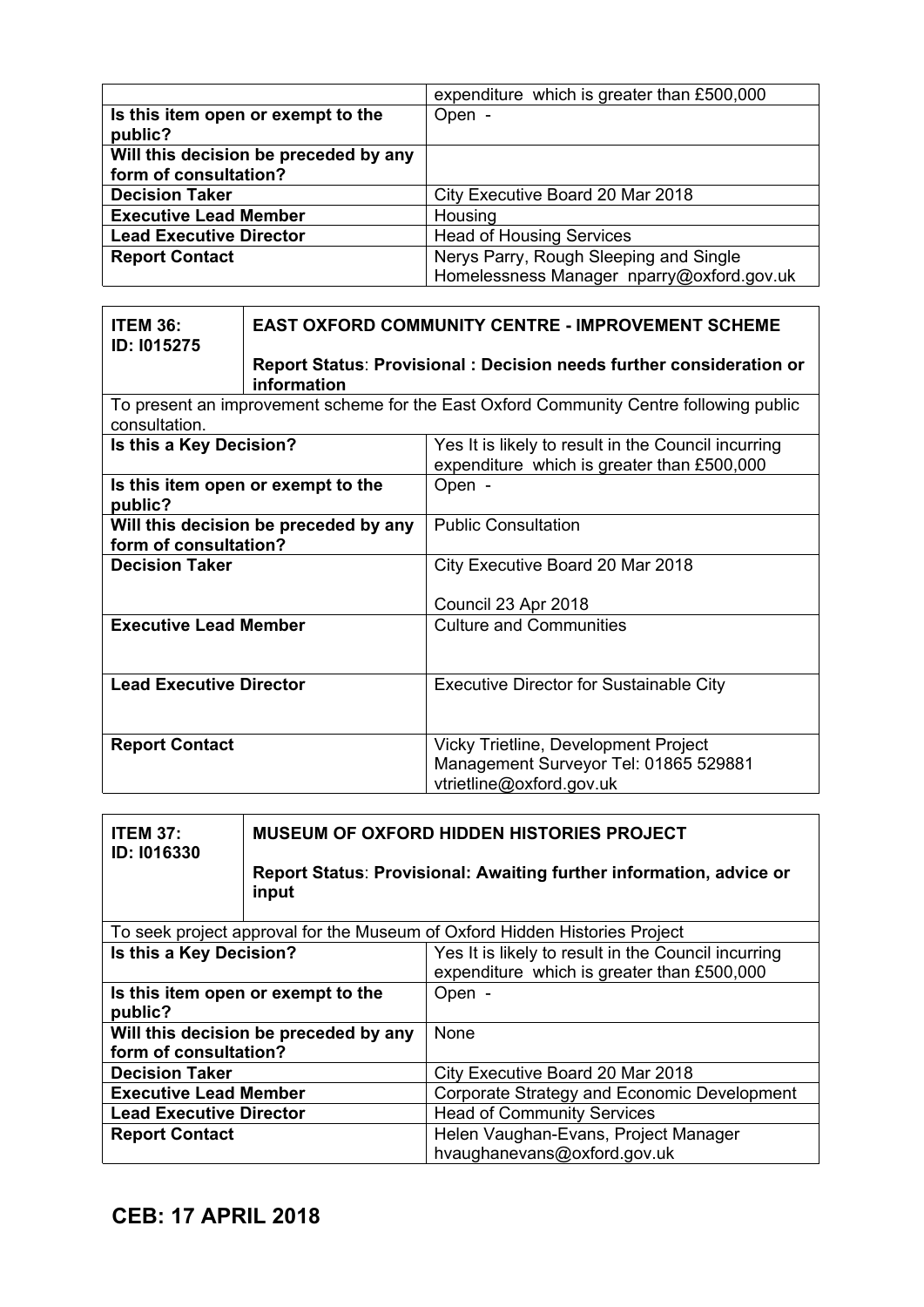| <b>ITEM 38:</b><br>ID: 1016994 |                                                             | <b>LOCAL LAND CHARGES - INCREASE IN FEES</b>                                          |
|--------------------------------|-------------------------------------------------------------|---------------------------------------------------------------------------------------|
|                                | <b>Report Status: Confirmed</b>                             |                                                                                       |
|                                |                                                             | To amend the Council's Local Land Charges fees in the schedule of fees and charges so |
|                                | they match the increased Oxfordshire County Council's fees. |                                                                                       |
| Is this a Key Decision?        |                                                             | Not Key                                                                               |
|                                | Is this item open or exempt to the                          | Open -                                                                                |
| public?                        |                                                             |                                                                                       |
|                                | Will this decision be preceded by any                       |                                                                                       |
| form of consultation?          |                                                             |                                                                                       |
| <b>Decision Taker</b>          |                                                             | City Executive Board 17 Apr 2018                                                      |
| <b>Executive Lead Member</b>   |                                                             | Customer and Corporate Services, Finance,                                             |
|                                |                                                             | <b>Asset Management</b>                                                               |
| <b>Lead Executive Director</b> |                                                             | <b>Head of Business Improvement</b>                                                   |
| <b>Report Contact</b>          |                                                             | Nick Gibb, Customer Service Applications                                              |
|                                |                                                             | Manager ngibb@oxford.gov.uk                                                           |

#### **COUNCIL : 23 APRIL 2018**

to include any reports from CEB

## **ANNUAL COUNCIL: 15 MAY 2018**

| <b>ITEM 39:</b><br><b>ID: 1016990</b> |                                                                | <b>APPOINTMENT TO COUNCIL COMMITTEES 2018/19</b> |
|---------------------------------------|----------------------------------------------------------------|--------------------------------------------------|
|                                       | <b>Report Status: Confirmed</b>                                |                                                  |
|                                       | To appoint to Council Committees for the 2018/19 Council year. |                                                  |
| Is this a Key Decision?               |                                                                | Not Key                                          |
| Is this item open or exempt to the    |                                                                | Open -                                           |
| public?                               |                                                                |                                                  |
| Will this decision be preceded by any |                                                                |                                                  |
| form of consultation?                 |                                                                |                                                  |
| <b>Decision Taker</b>                 |                                                                | Council 15 May 2018                              |
| <b>Executive Lead Member</b>          |                                                                | Corporate Strategy and Economic Development      |
| <b>Lead Executive Director</b>        |                                                                | Acting Head of Law and Governance                |
| <b>Report Contact</b>                 |                                                                | Catherine Phythian, Committee Services Officer   |
|                                       |                                                                | Tel: 01865252402 cphythian@oxford.gov.uk         |

#### **CEB: 22 MAY 2018**

| <b>ITEM 40:</b><br>ID: 1016991                         | <b>FUSION LIFESTYLE'S 2018/19 ANNUAL SERVICE PLAN</b>                                     |                                                                                                                             |
|--------------------------------------------------------|-------------------------------------------------------------------------------------------|-----------------------------------------------------------------------------------------------------------------------------|
|                                                        | <b>Report Status: Confirmed</b>                                                           |                                                                                                                             |
|                                                        | To endorse Fusion Lifestyle's 2018/19 Annual Service Plan for the continuous development, |                                                                                                                             |
| management and operation of leisure services in Oxford |                                                                                           |                                                                                                                             |
| Is this a Key Decision?                                |                                                                                           | Yes It is significant in terms of its effect on<br>communities living or working in an area<br>comprising two or more wards |
| public?                                                | Is this item open or exempt to the                                                        | Open -                                                                                                                      |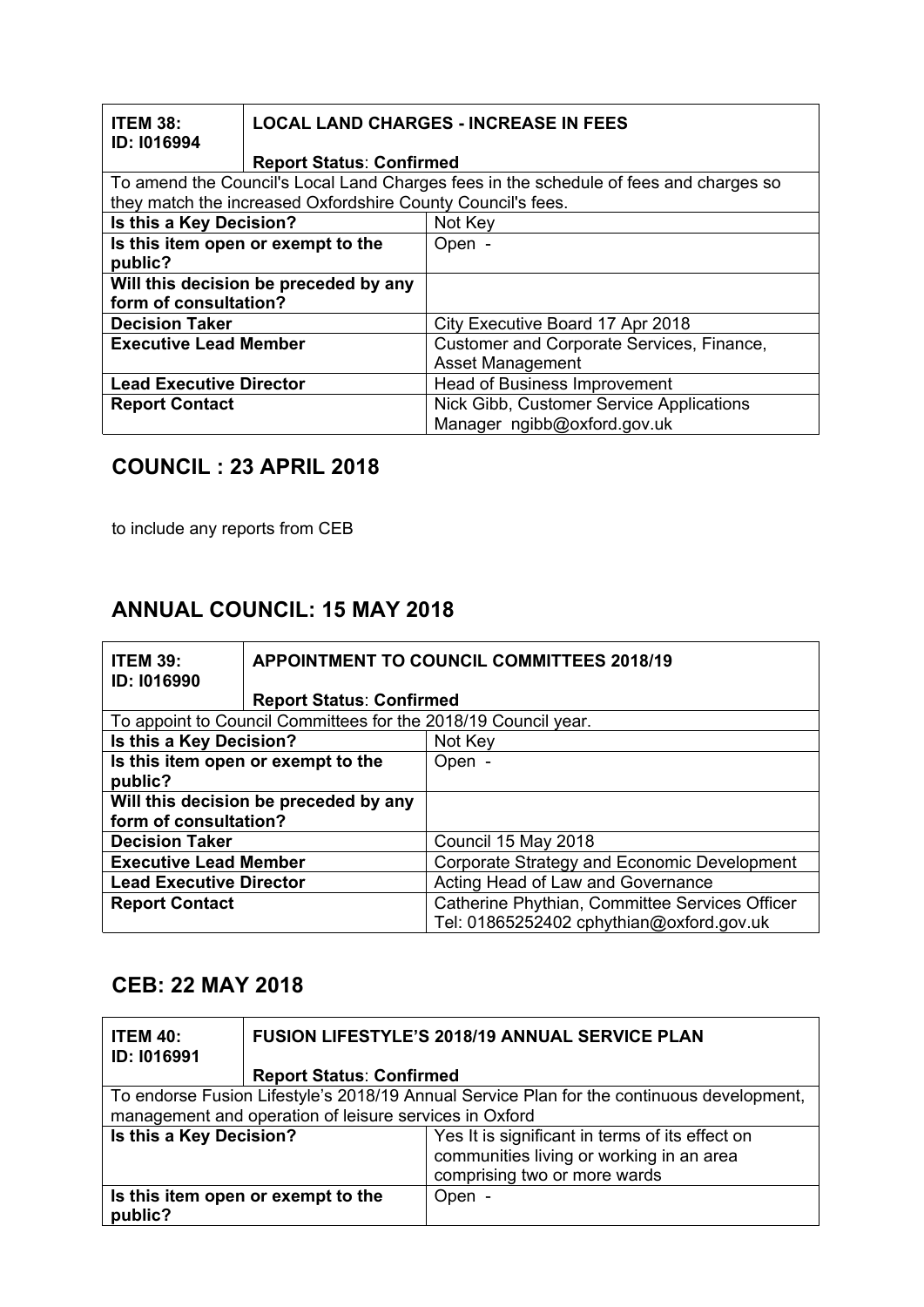| Will this decision be preceded by any | None                                         |
|---------------------------------------|----------------------------------------------|
| form of consultation?                 |                                              |
| <b>Decision Taker</b>                 | City Executive Board 22 May 2018             |
| <b>Executive Lead Member</b>          | Leisure, Parks and Sport                     |
| <b>Lead Executive Director</b>        | <b>Head of Community Services</b>            |
| <b>Report Contact</b>                 | Lucy Cherry, Leisure and Performance Manager |
|                                       | Tel: 01865 252707 Icherry@oxford.gov.uk      |

## **CEB: 19 JUNE 2018**

| <b>ITEM 41:</b><br><b>ID: 1014947</b> | <b>DRAFT LOCAL PLAN</b>            |                                                                                        |
|---------------------------------------|------------------------------------|----------------------------------------------------------------------------------------|
|                                       | input.                             | Report Status: Provisional: Awaiting further information, advice or                    |
|                                       |                                    | To present the draft Local Plan following public consultation on the preferred option. |
| Is this a Key Decision?               |                                    | Yes It is significant in terms of its effect on                                        |
|                                       |                                    | communities living or working in an area                                               |
|                                       |                                    | comprising two or more wards                                                           |
|                                       | Is this item open or exempt to the | Open -                                                                                 |
| public?                               |                                    |                                                                                        |
| Will this decision be preceded by any |                                    | <b>Public consultation</b>                                                             |
| form of consultation?                 |                                    |                                                                                        |
| <b>Decision Taker</b>                 |                                    | City Executive Board 19 Jun 2018                                                       |
| <b>Executive Lead Member</b>          |                                    | <b>Planning and Regulatory Services</b>                                                |
| <b>Lead Executive Director</b>        |                                    | Head of Planning, Sustainable Development and                                          |
|                                       |                                    | <b>Regulatory Services</b>                                                             |
| <b>Report Contact</b>                 |                                    | Sarah Harrison, Senior Planner Tel: 01865                                              |
|                                       |                                    | 252015 sbharrison@oxford.gov.uk                                                        |

| <b>ITEM 42:</b><br>ID: 1017365        | <b>APPOINTMENT TO OUTSIDE BODIES 2018/19</b> |                                                                             |
|---------------------------------------|----------------------------------------------|-----------------------------------------------------------------------------|
|                                       | process                                      | Report Status: Provisional: Decision reliant on another action or           |
|                                       |                                              | To review and appoint council representatives to Outside bodies for 2018/19 |
| Is this a Key Decision?               | Not Key                                      |                                                                             |
|                                       | Is this item open or exempt to the           | Open -                                                                      |
| public?                               |                                              |                                                                             |
| Will this decision be preceded by any |                                              | With Councillors and Outside bodies                                         |
| form of consultation?                 |                                              | representatives.                                                            |
| <b>Decision Taker</b>                 |                                              | City Executive Board 19 Jun 2018                                            |
| <b>Executive Lead Member</b>          |                                              | Corporate Strategy and Economic Development                                 |
| <b>Lead Executive Director</b>        |                                              | Acting Head of Law and Governance                                           |
| <b>Report Contact</b>                 |                                              | Catherine Phythian, Committee Services Officer                              |
|                                       |                                              | Tel: 01865252402 cphythian@oxford.gov.uk                                    |

| <b>ITEM 43:</b><br><b>ID: 1014681</b>                                             | <b>MONITORING GRANTS ALLOCATED TO COMMUNITY AND</b><br><b>VOLUNTARY ORGANISATIONS 2017/18</b> |  |
|-----------------------------------------------------------------------------------|-----------------------------------------------------------------------------------------------|--|
|                                                                                   | <b>Report Status: Provisional</b>                                                             |  |
| To monitor the reported achievements resulting from Community and Voluntary Grant |                                                                                               |  |
| allocations for 2017/18                                                           |                                                                                               |  |
|                                                                                   | Is this a Key Decision?<br>Not Key                                                            |  |
|                                                                                   | Is this item open or exempt to the<br>Open -                                                  |  |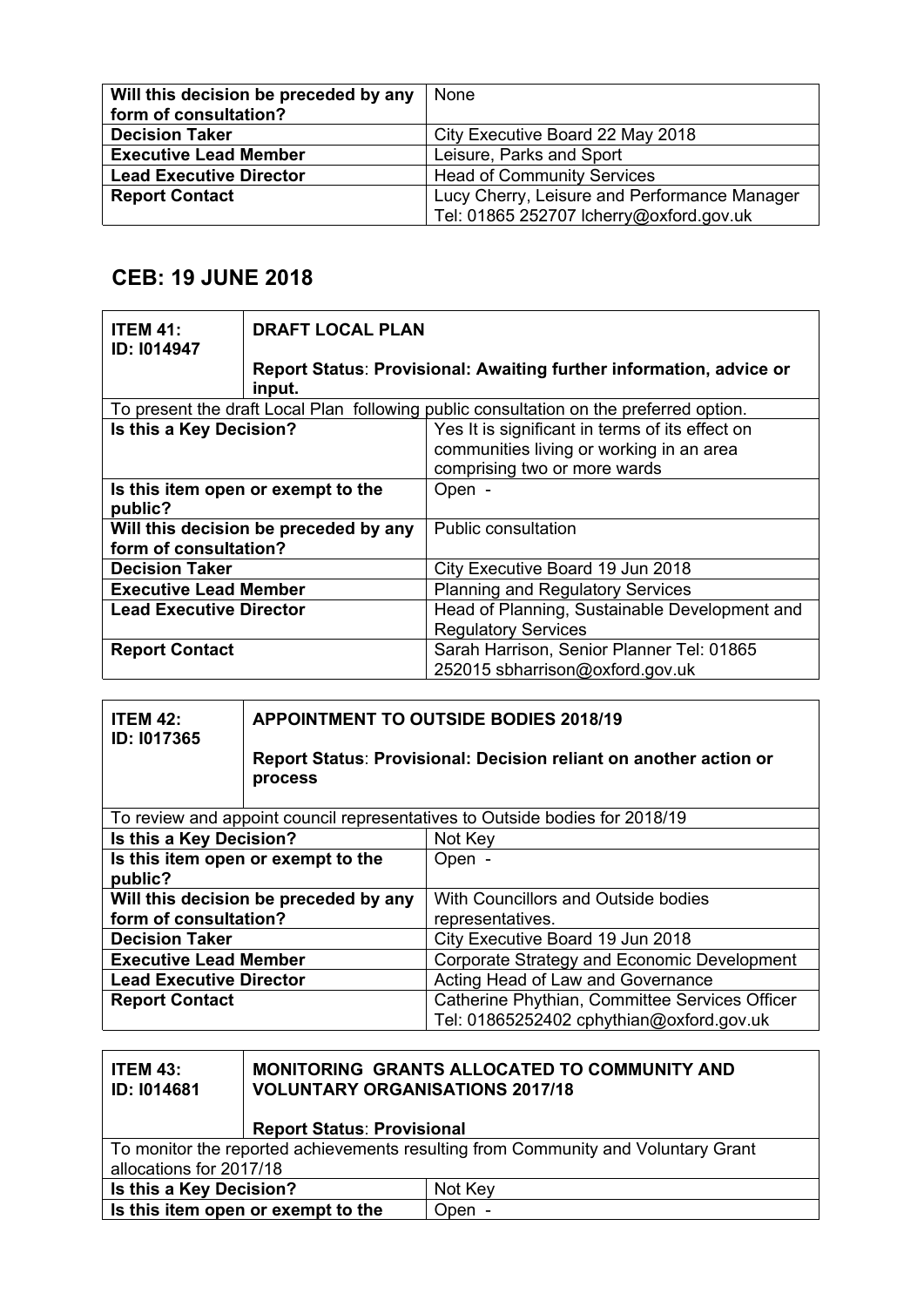| public?                               |                                                             |
|---------------------------------------|-------------------------------------------------------------|
| Will this decision be preceded by any | None                                                        |
| form of consultation?                 |                                                             |
| <b>Decision Taker</b>                 | <b>Executive Director for Organisational</b>                |
|                                       | Development and Corporate Services August<br>2017           |
|                                       | City Executive Board 19 Jun 2018                            |
| <b>Executive Lead Member</b>          | Customer and Corporate Services, Culture and<br>Communities |
| <b>Lead Executive Director</b>        | <b>Executive Director for Organisational</b>                |
|                                       | Development and Corporate Services                          |
|                                       |                                                             |
|                                       | <b>Head of Community Services</b>                           |
| <b>Report Contact</b>                 | Paul Wilding, Programme Manager Revenue &                   |
|                                       | Benefits Tel: 01865 252461                                  |
|                                       | pwilding@oxford.gov.uk                                      |
|                                       |                                                             |
|                                       | Julia Tomkins, Grants & External Funding Officer            |
|                                       | Tel: 01865252685 jtomkins@oxford.gov.uk                     |

# **CEB: 17 JULY 2018**

| <b>ITEM 44:</b><br>ID: 1017364 |                                            | <b>COUNCIL TAX REDUCTION SCHEME FOR 2019/20</b> |
|--------------------------------|--------------------------------------------|-------------------------------------------------|
|                                | <b>Report Status:</b>                      |                                                 |
|                                | To review the Council Tax Reduction Scheme |                                                 |
| Is this a Key Decision?        |                                            | Yes                                             |
|                                | Is this item open or exempt to the         | Open -                                          |
| public?                        |                                            |                                                 |
|                                | Will this decision be preceded by any      | Maybe – depends if the scheme is changed.       |
| form of consultation?          |                                            |                                                 |
| <b>Decision Taker</b>          |                                            | City Executive Board 17 Jul 2018                |
| <b>Executive Lead Member</b>   |                                            | <b>Customer and Corporate Services</b>          |
| <b>Lead Executive Director</b> |                                            | <b>Executive Director for Organisational</b>    |
|                                |                                            | Development and Corporate Services              |
| <b>Report Contact</b>          |                                            | Paul Wilding, Programme Manager Revenue &       |
|                                |                                            | Benefits Tel: 01865 252461                      |
|                                |                                            | pwilding@oxford.gov.uk                          |

| <b>ITEM 45:</b><br><b>ID: 1017048</b>                             | OXFORD RENT GUARANTEE SCHEME PILOT REVIEW |                                                                                                                             |  |
|-------------------------------------------------------------------|-------------------------------------------|-----------------------------------------------------------------------------------------------------------------------------|--|
|                                                                   | input.                                    | <b>Report Status: Provisional: Awaiting further information, advice or</b>                                                  |  |
| Review of the two year pilot to know if this pilot is to continue |                                           |                                                                                                                             |  |
| Is this a Key Decision?                                           |                                           | Yes It is significant in terms of its effect on<br>communities living or working in an area<br>comprising two or more wards |  |
| Is this item open or exempt to the<br>public?                     |                                           | Open -                                                                                                                      |  |
| Will this decision be preceded by any<br>form of consultation?    |                                           |                                                                                                                             |  |
| <b>Decision Taker</b>                                             |                                           | City Executive Board 17 Jul 2018                                                                                            |  |
| <b>Executive Lead Member</b>                                      |                                           | Housing                                                                                                                     |  |
| <b>Lead Executive Director</b>                                    |                                           | <b>Head of Housing Services</b>                                                                                             |  |